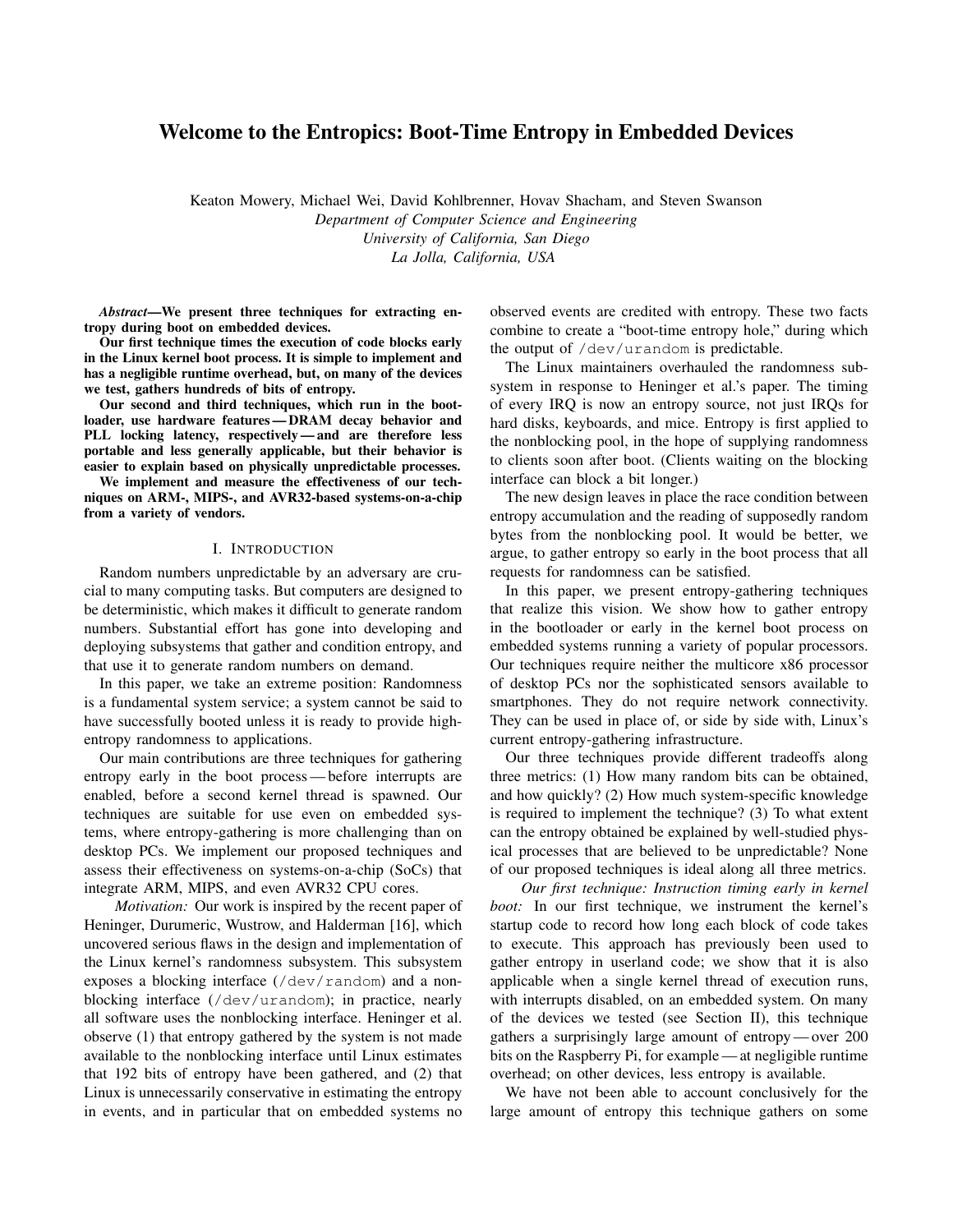devices or for the smaller amount it gathers on other devices. In Section [III,](#page-8-0) we pinpoint architectural features that are partly responsible.

*Our second and third techniques: DRAM decay and PLL locking:* In our second class of techniques, we take advantage of architectural features that vary between SoCs, rendering them less portable and less widely applicable, but promising more entropy. In addition, we are able to pinpoint more precisely the sources of the entropy we measure.

In Section [IV,](#page-10-0) we show that it is possible for bootloader code, running from on-chip SRAM, to turn off DRAM refresh. With refresh disabled, the contents of DRAM decay unpredictably; we exploit this fact to obtain an entropy source. In Section [V,](#page-12-0) we show that our ability to repeatedly reconfigure a peripheral clock on the BeagleBoard xM translates into another high-rate entropy source.

## *A. Related Work*

As noted above, the motivation for our paper is Heninger et al.'s recent study of the Linux randomness subsystem [\[16\]](#page-14-0).

Random number generation is hard, and flaws in randomness subsystems have been identified with dismaying regularity. In 1996, Goldberg and Wagner analyzed the random number generator in the Netscape browser [\[10\]](#page-14-1). A decade later, Luciano Bello found that the OpenSSL package shipped with Debian and Ubuntu had a broken random number generator [\[37\]](#page-14-2). The bug's effects were quantified by Yilek et al. [\[41\]](#page-14-3). Cryptographers have designed "hedged" cryptosystems whose security degrades as little as possible in the absence of good randomness [\[2\]](#page-13-0). Otherwise secure random number generators can break in novel settings: Ristenpart and Yilek observed that virtual machine resets could lead to randomness reuse and proposed solutions [\[31,](#page-14-4) [40\]](#page-14-5).

Researchers have expended considerable effort considering how best to design randomness subsystems. Gutmann described design principles for random number generators [\[11\]](#page-14-6); Kelsey, Schneier, Wagner, and Hall proposed a formal security model for random number generators and described attacks on deployed systems [\[23\]](#page-14-7). Kelsey, Schneier, and Ferguson then proposed Yarrow, a concrete design for a family of random number generators [\[24\]](#page-14-8). More recently, NIST has made recommendations for producing random numbers from an entropy pool [\[1\]](#page-13-1). Researchers have also studied the effectiveness of the randomness subsystems deployed with Linux [\[12,](#page-14-9) [26\]](#page-14-10) and Windows [\[7\]](#page-14-11). Gutterman, Pinkas, and Reinman, in their study of Linux randomness system [\[12\]](#page-14-9) specifically pointed out the vulnerability of Linux-based routers like those running OpenWRT software.

Entropy can be obtained from many sources: from dedicated hardware, using analog feedback circuits such as phase-locked loops (PLLs) [\[9\]](#page-14-12) or digital feedback circuits (as included in Intel's latest processors [\[4,](#page-13-2) [14\]](#page-14-13)); from timing other hardware devices, such as hard disks [\[6,](#page-14-14) [20\]](#page-14-15); from timing user input; or, in sensor-rich devices such as smartphones, from sensor noise in microphones [\[8,](#page-14-16) Section 5.3.1], cameras [\[3\]](#page-13-3), and accelerometers [\[38\]](#page-14-17).

Instruction timings have long been used as a source of entropy. In Section [II-A](#page-2-0) we describe Bernstein's dnscache-conf program from 2000. The method was explored in detail in the HAVENGE system of Seznec and Sendrier [\[33\]](#page-14-18). In both cases, the entropy is assumed to derive from the unpredictable arrival times of interrupts and the behavior of the system scheduler. By contrast, our first technique (described in Section [II\)](#page-1-0) obtains entropy even with interrupts disabled and a single thread of execution.

Pyo, Pae, and Lee, in a short note, observe that DRAM refresh timings are unpredictable, which means that DRAM access timings can be used as an entropy source [\[30\]](#page-14-19).

Theoretical grounding for the unpredictability of instruction timing was given by McGuire, Okech and Zhou [\[27\]](#page-14-20) and Mytkowicz, Diwan, and Bradley [\[28\]](#page-14-21). These papers consider x86 chips; the processors we study are considerably simpler.

Decay patterns in RAM, used in our second technique (described in Section [IV\)](#page-10-0), have also been considered before. Holcomb, Burleson, and Fu use SRAM decay as an entropy source on RFID devices [\[18\]](#page-14-22). Halderman et al. studied DRAM decay patterns in detail [\[13\]](#page-14-23).

# II. EARLY KERNEL ENTROPY

<span id="page-1-0"></span>Our first method for gathering entropy is an application of a simple idea: After each unit of work in a code module, record the current time using a high-resolution clock. Specifically, we instrument start\_kernel, the first C function run in the Linux kernel on boot, and use the cycle counter as our clock.

Our approach is attractive. It runs as early as possible in the kernel boot process: All but one use of randomness in the Linux kernel occurs after start\_kernel has completed. It imposes almost no performance penalty, requiring, in our prototype implementation, 3 KiB of kernel memory and executing a few hundred assembly instructions. It is simple, selfcontained, and easily ported to new architectures and SoCs.

The question is, Does it work? Previous applications of the same idea ran in user mode on general-purpose x86 machines. They could take advantage of the complexity of the x86, the unpredictable arrival timing of interrupts, interleaved execution of other tasks, and the overhead of system call servicing when accessing a high-resolution clock. By contrast, our code runs on an embedded device with interrupts disabled and a single thread of execution. Nevertheless, we are able to extract a surprising amount of entropy — in some cases, hundreds of bits.

In this section, we discuss our implementation and evaluate its effectiveness on ARM SoCs from six vendors, a MIPS SoC, and an AVR32 SoC. In Section [III,](#page-8-0) we discuss architectural mechanisms that are partly responsible for the entropy we observe.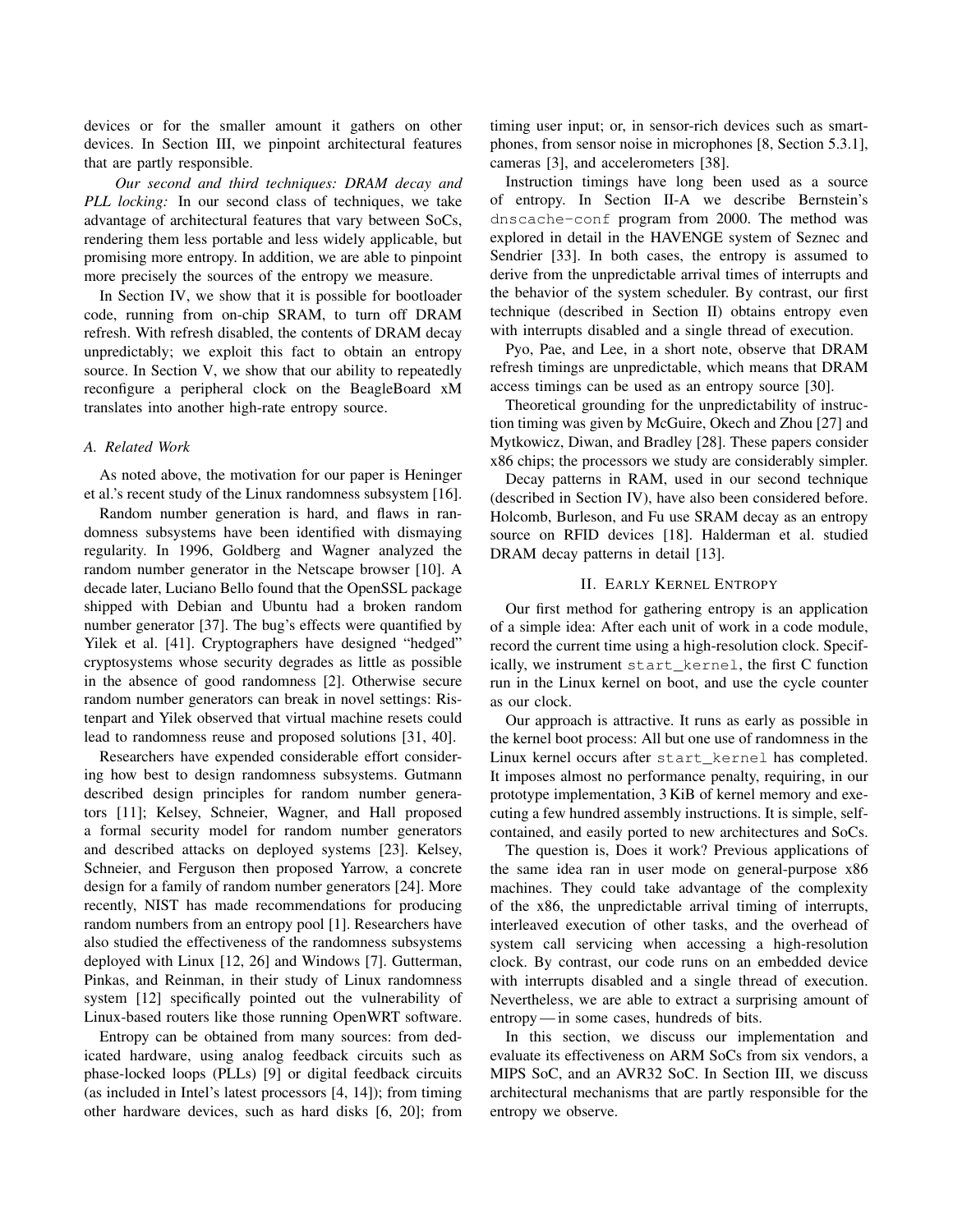# <span id="page-2-0"></span>*A. Genesis*

In 2000, Daniel J. Bernstein released dnscache 1.00, a caching DNS recursive resolver that is now part of the djbdns package. DNS resolvers generally operate over UDP, which means that an interested attacker can spoof the answer to a query by simply forging a packet. To combat this, each DNS query carries along with it a pre–selected port number and query ID, which the response must have to be considered valid. Therefore, dnscache, when acting as a client of other DNS servers, must be able to choose these port numbers and query IDs well [\[19,](#page-14-24) [22\]](#page-14-25).

One of dnscache-conf's duties is to provide entropy that will later be used by dnscache. To gather this entropy, the dnscache-conf utility simply instruments its own startup procedure with multiple calls to gettimeofday(), and mixes each result into the entropy pool. Due to the cost of each syscall, unpredictable hardware interrupts, OS process scheduling, clock skew, and a host of other factors, this method provides dnscache-conf with high-quality entropy for the cost of a few extra syscalls. An excerpt from dnscache-conf.c:

makedir("log"); seed\_addtime(); perm(02755); seed\_addtime(); makedir("log/main"); seed\_addtime(); owner(pw->pw\_uid,pw->pw\_gid); seed\_addtime(); perm(02755); seed\_addtime();

A method which works in userland on an x86 machine might not apply to kernel-level code on much simpler embedded devices. Indeed, we were initially skeptical: In the absence of interrupts, multiple threads, syscall overhead, and on simpler processors than the x86, would there still be enough variation to make such a scheme viable?

# *B. Methodology*

*1) Kernel Instrumentation:* To collect information about the kernel boot process, we modified a Linux kernel for each system we examined. Our kernel instrumentation consists of a basic macro that can be inserted anywhere in kernel boot to record the current cycle count with low overhead. The macro recorded the current cycle count to an incrementing index in a statically allocated array. We incremented the index at compile time, and thus the only operations performed by the measurement at run time are reading the cycle counter and a single memory store.

We inserted the macro between every function call in start kernel, the first C function called during kernel boot. The majority of the code executed during this sequence is straight-line, with a varying number of instructions executed during each function call. We chose this sampling method because it offered the simplest patch to the kernel at the earliest point in the boot process. Our instrumentation then printed the measured times to the kernel log. An init script copied out the relevant data from the log, truncated the log, and immediately restarted the system using reboot. Temperature data was not collected. In this manner, we gathered data on thousands of restarts per day per machine with minimal interaction. Machines were switched off and the data pulled after 24–48 hours of continuous rebooting and data collection.

To estimate the performance overhead, we implemented a "production-ready" version, which skips printing to the kernel log in lieu of mixing the results directly into the kernel's randomness pools. We then used the cycle counter to measure the execution time of start\_kernel, both with and without our instrumentation. On the Raspberry Pi (detailed in Section [II-C3\)](#page-3-0), our technique adds approximately 0.00019 seconds to the kernel boot process.

*2) Devices:* As described in the previous section, we instrumented a variety of Linux kernels and ran them on a broad variety of embedded platforms, ranging from highpowered ARM computers to low-end special-purpose MIPS and AVR devices.

*ARM:* ARM, Inc. licenses its processor architecture to many companies that integrate ARM cores into their designs. Two systems-on-a-chip that integrate the same ARM core might nevertheless have very different performance characteristics. To check the general applicability of our approach to ARM-based embedded systems, we instrumented and collected data from systems-on-a-chip from many of the most prominent ARM licensees: Broadcom, Marvell, NVIDIA, Texas Instruments, Qualcomm, and Samsung. These vendors represent six of the top seven suppliers of smartphone processors by revenue.

Specifically, the first system we tested was the Raspberry Pi, which contains a Broadcom BCM2835 SoC featuring a 1176JZF-S core, which is an ARM11 core implementing the ARMv6 architecture. We also instrumented the BeagleBoard xM, which uses a Texas Instruments DM3730 containing a ARMv7 Cortex-A8; the Trim-Slice featuring an NVIDIA Tegra 2, a ARMv7 Cortex-A9; the Intrinsyc DragonBoard, with a Qualcomm SnapDragon SoC containing a Qualcomm Krait ARMv7; the FriendlyARM Mini6410 with a Samsung S3C6410, another version of the ARM1176JZF-S ARM11 ARMv6 core; and the Cubox, which uses a Marvell ARMADA 510 SoC containing a Sheeva ARMv7 core.

*MIPS:* Previous work on embedded device entropy identified routers as important targets, as they are conveniently located to inspect and modify network traffic and, as reported by Heninger et al. [\[16\]](#page-14-0), routinely ship with extremely poor entropy, as evidenced by their SSL certificates.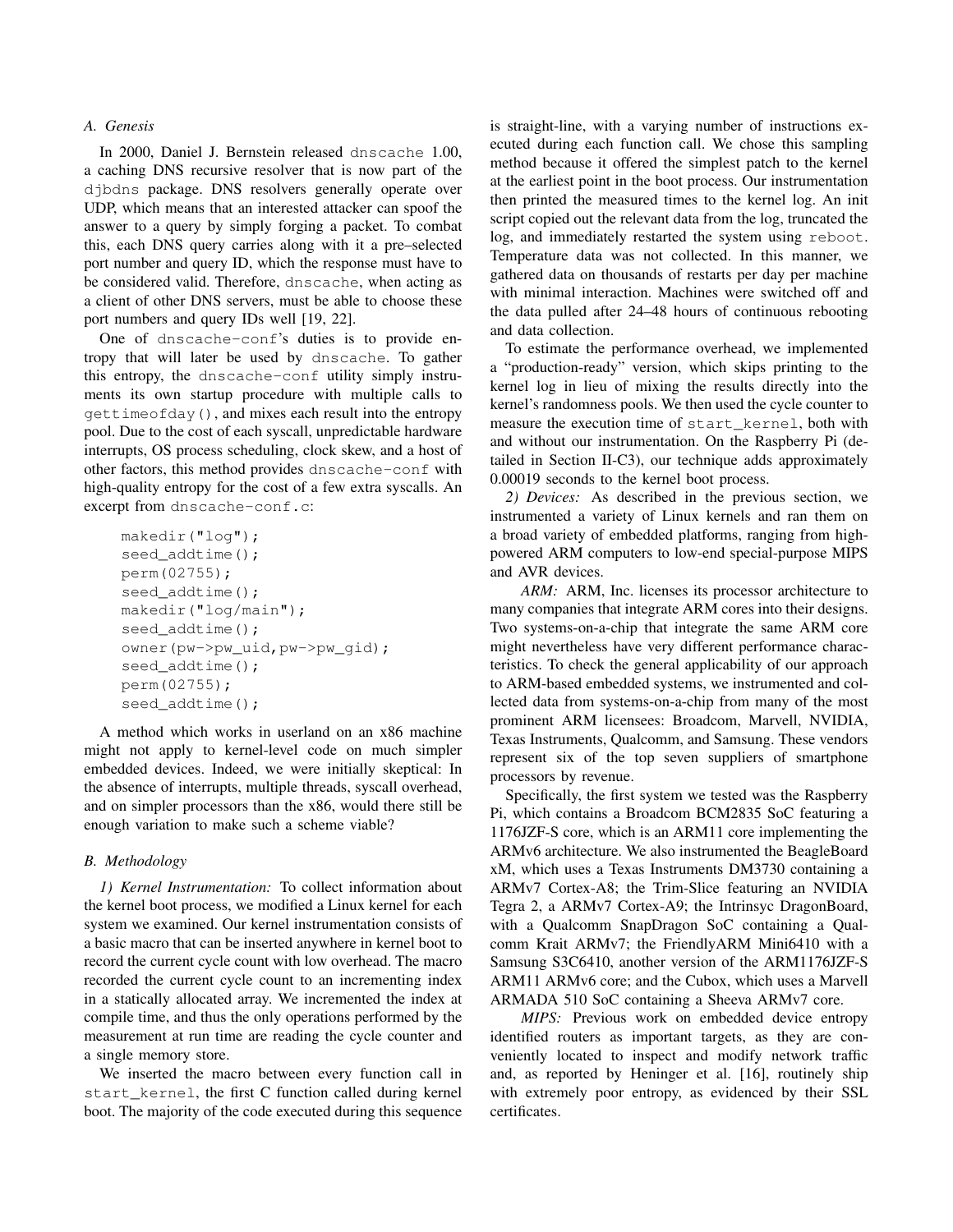With this in mind, we instrumented the early Linux boot process on the Linksys WRT54GL router, containing a Broadcom 5352EKPBG 200MHz MIPS "router-on-a-chip." Revered for their extensibility, the WRT54GL represents a basic wireless router as found in the homes of millions.

*AVR32:* Finally, we instrumented a kernel for the Atmel NGW100 mkII, which contains a AT32AP7000-U AVR32 core. The AVR32, designed by Atmel, represents one of the smallest and lowest-power CPUs capable of running Linux. Even on the AVR32, our techniques uncover substantial randomness. The existence of instruction entropy on this platform indicates that execution randomness is not solely due to processor optimizations and complexity.

### *C. Results and Analysis*

In this section, we will discuss the results of each device's kernel instrumentation, and the expected quality of the entropy extracted.

As the existence of true randomness is an open philosophical question (and therefore beyond the scope of this paper), we will treat entropy as "unpredictability": given the knowledge that a remote attacker can possibly have, how difficult would it be to guess the device–generated random bits?

*1) Statistical Tests:* We are unable to conclusively pinpoint and characterize every source of entropy in these systems. Therefore, this analysis will deal only with empirical measurements, as sampled from each board over many boots. We will rely mainly on two estimations: distribution entropy and min-entropy.

Distribution entropy represents, for a given empirical sample, the Shannon entropy of the underlying distribution. For example, a set of samples consisting of 50 A's and 50 B's would have a single bit of distribution entropy, while a set of samples consisting of 1024 unique values has a distribution entropy of 10 bits. Distribution entropy can be calculated, for a set *S* of *n* distinct observed values  $V_i$ , each being seen  $C_i$  times, with  $C = |S| = \sum_{i=0}^n (C_i)$ , as:

$$
D(S) = -\sum_{i=1}^{n} \frac{C_i}{C} \cdot \lg\left(\frac{C_i}{C}\right)
$$
 (1)

Note that distribution entropy will almost always underestimate the entropy of the underlying distribution. That is, the distribution entropy calculated from a empirical sampling *S* will always be less than or equal to  $\lg(|S|)$ , regardless of the actual entropy of the underlying distribution.

Our other empirical estimator, min-entropy, measures the prevalence of the most common element in a distribution. In other words, if an adversary is allowed a single guess at the value, min-entropy measures how often she will be correct. For a set *S* of *n* distinct observed values  $V_i$  with counts  $C_i$ , the min-entropy is:

$$
M(S) = -\lg\left(\frac{max_i(C_i)}{C}\right) \tag{2}
$$

With these two metrics, we can characterize the distributions sampled from each device and predict their real-world entropy content.

*2) Entropy Extraction:* Furthermore, each boot sequence generates a vector of test times, one per test. In our analysis, we will examine both the sampled distributions of individual test times, as well as the sampled distribution of test vectors. The test vector, once generated, can be fed into an entropy extractor to produce an evenly–distributed random seed, which can then used to seed kernel pseudo-random number generators.

The values in the test vector are partly correlated: if nothing else, later tests have cycle counts larger than earlier tests. Extracting the entropy from such a source is a challenging theoretical problem [\[29\]](#page-14-26), but under the random oracle heuristic simply applying a cryptographic hash to the test vector is sufficient. NIST has published explicit recommendations for implementing what they call "reseeding" in randomness generators [\[1\]](#page-13-1).

<span id="page-3-0"></span>*3) Raspberry Pi:* The Raspberry Pi is a popular single-board ARM computer, built around the Broadcom BCM2835 System–on–a–chip (SoC), which contains an ARM 1176JZF-S ARM11 ARMv6 core clocked at 700 MHz. We modified the Linux 3.2.27 kernel provided for the Raspberry Pi<sup>[1](#page-3-1)</sup> to perform our data collection. This involved enabling and configuring the hardware cycle counter and the two hardware performance counters present in the ARM 1176JZF-S, as well as surrounding each function call in start kernel with instrumentation to record the current counter values, and a final function to dump our results to the kernel log. We were able to surround every function in start\_kernel, for a total of 78 individual tests.

Next, we booted the instrumented kernel on four identical Raspberry Pis, and recorded the counters for each boot.

In short, almost every test shows a surprising amount of variation in the number of cycles it takes to execute. Figures [1,](#page-4-0) [2,](#page-4-1) [3,](#page-4-2) and [4](#page-4-3) show a histogram of test times, in cycles, for tests 4, 5, 36, and 41 as seen across 301,647 boots across all four Raspberry Pi devices. The lighter regions are the contribution of device #0, which, by itself, contributes 130,961 boots. These four graphs are representative of the four classes of histogram that we see on the Raspberry Pi: a "two-normal" distribution like Test 4, a "quantized" distribution like Test 5, a "bimodal plus noise" distribution like Test 36, and a "normal" distribution like Test 41.

For comparison, Test 4 corresponds to the initialization function cgroup\_init\_early(), which is responsible for setting up process groups for resource management, and mostly involves setting memory locations to initial values. Test 5 is local\_irq\_disable(), which disables interrupts. It consists solely of the ARM instruction "cpsid i", and the variation in this test is likely due to hardware

<span id="page-3-1"></span><sup>1</sup>Online: https://github.[com/raspberrypi/linux](https://github.com/raspberrypi/linux)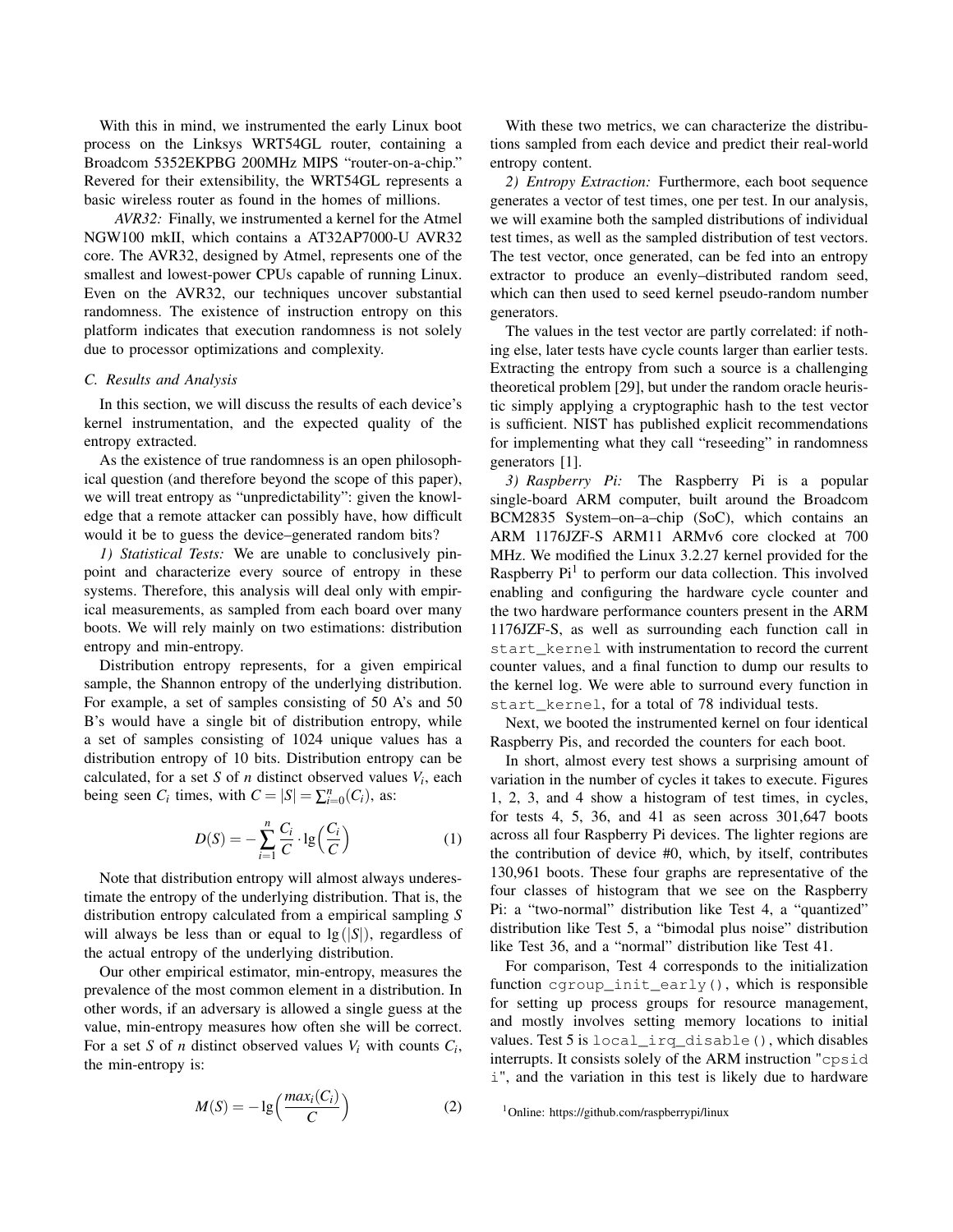<span id="page-4-0"></span>

Figure 1: Histogram of cycle counts for Test 4 on 4 Raspberry Pis. Lighter region is data from device #0 only.

<span id="page-4-1"></span>

Figure 2: Histogram of cycle counts for Test 5 on 4 Raspberry Pis. Lighter region is data from device #0 only.

<span id="page-4-2"></span>

Figure 3: Histogram of cycle counts for Test 36 on 4 Raspberry Pis. Lighter region is data from device #0 only.

<span id="page-4-3"></span>

Figure 4: Histogram of cycle counts for Test 41 on 4 Raspberry Pis. Lighter region is data from device #0 only.

initialization state. Test 36 is prio\_tree\_init(), and is simply a small loop which initializes an array. The relatively quantized period of this function is likely due to stalls in memory fetches and stores. Also, note that IRQs remain disabled until Test 45, and so interrupts cannot be blamed for any variation in these test times.

Overall, these distributions are far wider than we initially expected. Test 41, in particular, has a minimum value of 69,098 cycles and a maximum of 76,625, almost 10.9% more. In this region of 7,527 cycles, the data set contains 5,667 distinct test values.

Taken individually, the results of each test give an empirical distribution over the cycles elapsed during execution. If we treat a test as a random variable, we can extract that entropy and use it to seed a random number generator.

To estimate the entropy contribution of each test, we apply the distribution entropy calculation to our observed data. The results of this calculation are in Table [I.](#page-5-0)

However, further investigation is needed before we proclaim success. While each test has between 0.45 and 12.99 bits of distribution entropy, we cannot naively sum these numbers and proclaim that to be our total entropy produced. In order for that approach to be valid, each test must be statistically independent— the time taken for test *T* must not depend on the results for tests  $(0, \ldots, T-1)$ . If, in the worst case, *T* was a known function of  $(0, \ldots, T-1)$ , then it would not contribute any entropy whatsoever to the overall total, even if it had plenty of distribution entropy: Its distribution entropy would already be counted by the preceding tests. (Note that we can always safely mix the results of *T* into the entropy pool. In the worst case, doing so adds no benefit.)

We applied a straightforward correlation test to the data we gathered from the Raspberry Pi and our other systems. More sophisticated tests are possible, for example using NIST's test suite [\[32\]](#page-14-27). Specifically, we computed the correlation coefficients between each pair of tests. We can then select a threshold of acceptable risk, and exclude from our entropy estimate any tests which are correlated with another test beyond that limit. Figure [5](#page-5-1) shows the full entropy estimate function for the Raspberry Pi for all possible thresholds. This function is surprisingly linear, suggesting that the Raspberry Pi tests, while correlated, do not cluster together when taken as a whole. With no selfevident threshold to pick, we arbitrarily exclude from our entropy estimate any tests having correlation of 0.4 or more with another test.

Applying this test to our Raspberry Pi data, we find some intriguing results. Figure [6](#page-5-2) shows a scatterplot of Test 4 and Test 7. The former is the kernel function cgroup init early, which is responsible for initializing resource–managing process groups, and mainly consists of initializing variables throughout kernel memory. The latter, on the other hand, is boot\_cpu\_init, which is in charge of marking the CPU as "online" and "active", allow-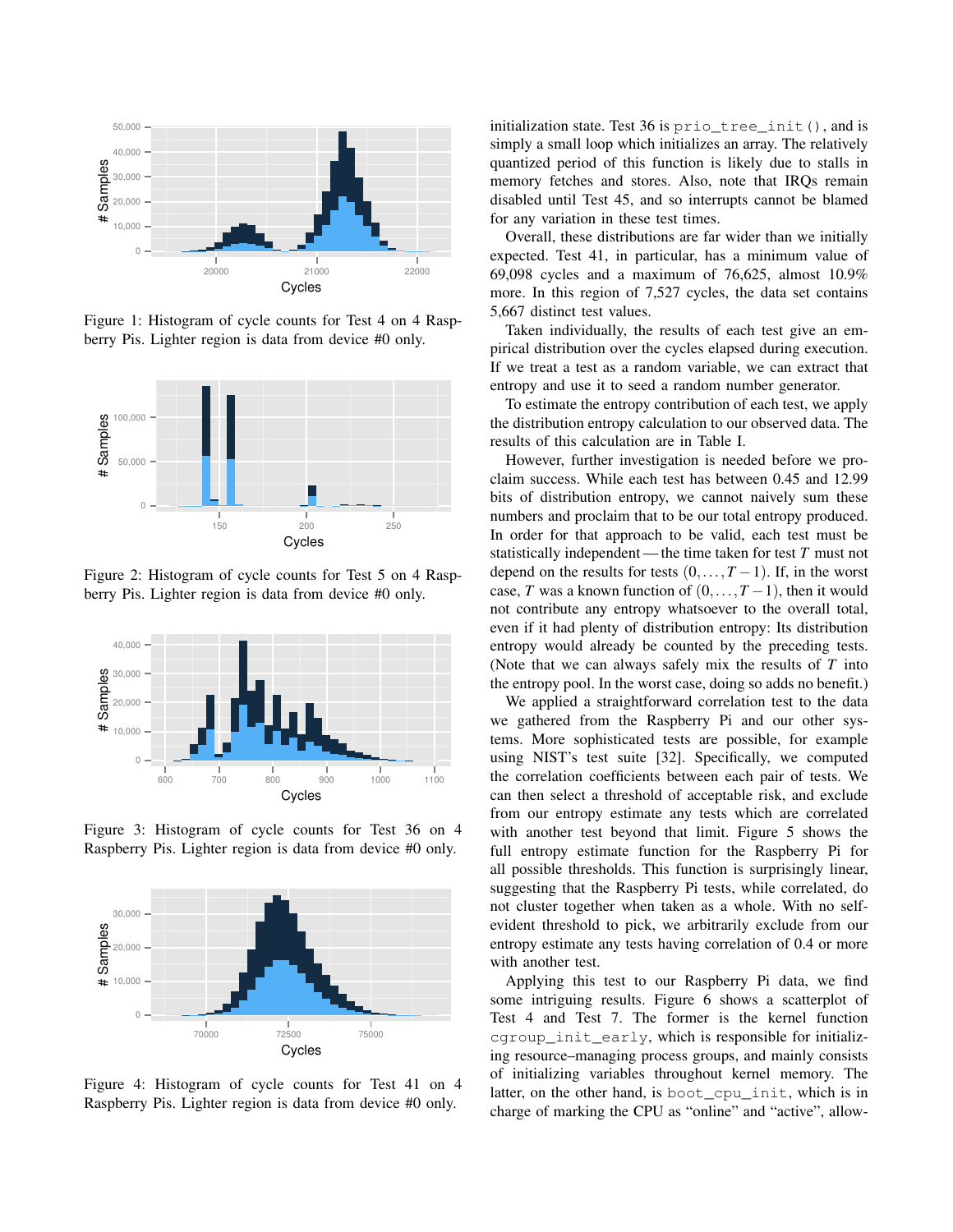<span id="page-5-0"></span>

| Test       | RPi           | BB             | Trim-<br>Slice | Dragon<br>Board | Mini-<br>6410 | Cubox           | <b>WRT</b>    | <b>NGW</b>       |
|------------|---------------|----------------|----------------|-----------------|---------------|-----------------|---------------|------------------|
| #0         | 4.07          | 4.10           | 5.70           | 9.48            |               | 0.12            | 8.14          | 4.33             |
| #1         | 1.91          | 7.31           | 4.31           | 4.30            | 0.55          | 5.02            | 6.82          | $0. -$           |
| #2         | 0.85          | 2.32           | 4.77           | 2.33            | $0. -$        | $0. -$          | 7.25          | 1.80             |
| #3         | 8.51          | 2.58           | 9.97           | 10.34           | 0.29          | 0.42            | 4.66          | $0. -$           |
| #4         | 9.32          | 8.76           | 10.88          | 9.51            | 5.41          | $0. -$          | 4.66          | $0. -$           |
| #5<br>#6   | 2.58<br>6.58  | 2.78<br>2.33   | 2.95<br>8.86   | 2.74<br>5.04    | 0.17<br>0.51  | $0. -$<br>1.21  | 4.15<br>8.04  | 0.77<br>2.36     |
| #7         | 5.25          | 5.45           | 7.66           | 5.44            | 3.28          | 2.12            | 8.80          | 1.05             |
| #8         | 2.24          | 3.85           | 9.45           | 8.77            | 0.34          | 2.45            | 2.21          | 1.80             |
| #9         | 8.79          | 5.09           | 10.98          | 8.97            | 6.03          | 4.55            | 3.57          | 2.19             |
| #10        | 13.42         | 9.32           | 11.28          | 14.21           | 7.74          | 7.92            | 6.60          | 2.19             |
| #11        | 2.73          | 11.42          | 8.54           | 4.01            | 1.78          | 0.-             | 7.87          | 2.19             |
| #12        | 2.73          | 6.25           | 7.97           | 2.47            | 6.34          | $0. -$          | 7.99          | 2.19             |
| #13        | 8.48          | 5.27           | 9.77           | 8.63            | 0.03          | 1.68            | 8.70          | 1.00             |
| #14        | 2.28          | 9.82           | 8.67           | 6.06            | 7.47          | $0 -$           | 0.78          | 1.58             |
| #15<br>#16 | 12.19<br>2.00 | 7.54           | 10.79<br>7.95  | 10.85           | 0.79          | 2.41<br>$0. -$  | 0.41          | 1.00<br>$0. -$   |
| #17        | 9.83          | 11.12<br>6.40  | 9.95           | 4.96<br>10.20   | 6.93<br>0.70  | 1.52            | 1.59<br>6.22  | $0. -$           |
| #18        | 3.88          | 10.04          | 8.38           | 8.44            | 6.95          | 0.-             | 9.92          | 1.00             |
| #19        | 8.48          | 8.27           | 9.40           | 7.67            | 7.30          | 0.01            | 9.09          | $0. -$           |
| #20        | 11.43         | 9.21           | 10.43          | 6.65            | 7.32          | 2.53            | 8.66          | 1.00             |
| #21        | 3.24          | 6.15           | 3.80           | 11.12           | 6.74          | 0.-             | 7.28          | 1.00             |
| #22        | 6.30          | 10.59          | 8.59           | 6.37            | 1.27          | 1.05            | 8.66          | $0. -$           |
| #23        | 10.85         | 6.63           | 10.18          | 9.72            | 7.60          | 1.50            | 9.34          | 1.00             |
| #24        | 13.52         | 5.89           | 10.51          | 9.68            | 6.82          | 1.14            | $\frac{1}{2}$ | 1.00             |
| #25        | 9.85          | 10.55          | 10.28          | 10.83           | 4.94          | 1.84            |               | $0. -$           |
| #26        | 2.29          | 10.17          | 6.26           | 4.05            | 7.73          | $0. -$          |               | 1.00             |
| #27        | 14.15         | 8.47<br>4.85   | 11.29          | 14.43<br>10.24  | 7.73<br>4.07  | 2.90<br>1.77    |               | 1.00             |
| #28<br>#29 | 8.14<br>3.80  | 11.77          | 10.41<br>8.68  | 4.97            | 7.36          | $0. -$          | ÷,            | 1.00<br>$0. -$   |
| #30        | 9.60          | 10.20          | 10.01          | 2.21            | 7.22          | 1.99            |               | $0. -$           |
| #31        | 10.29         | 3.74           | 10.03          | 10.15           | 7.56          | 2.07            |               | $0. -$           |
| #32        | 5.14          | 3.20           | 10.05          | 9.73            | 7.57          | $0. -$          | L,            | $0 -$            |
| #33        | 9.28          | 9.89           | 9.54           | 10.27           | 4.79          | 2.18            |               | 5.90             |
| #34        | 11.83         | 9.52           | 11.02          | 8.24            | 6.33          | 2.78            |               | 0.02             |
| #35        | 11.07         | 10.49          | 10.76          | 12.70           | 4.94          | 3.57            |               | $0. -$           |
| #36        | 7.67          | 9.81           | 7.94           | 11.00           | 4.67          | 1.12            |               | $0. -$           |
| #37        | 9.21          | 10.41          | 10.29          | 4.96            | 7.07          | 2.12            |               | $0. -$           |
| #38        | 7.53          | 11.31          | 9.25           | 8.45            | 7.53          | 1.26            |               | $0. -$           |
| #39        | 7.38          | 9.24           | 8.68           | 4.43            | 0.64          | 0.10            |               | 0.14             |
| #40<br>#41 | 8.15<br>11.67 | 8.07<br>7.36   | 11.17<br>10.81 | 6.28<br>8.78    | 7.53<br>4.50  | 2.96<br>5.49    | ÷,            | 0.12<br>5.07     |
| #42        | 7.02          | 8.88           | 8.41           | 13.75           | 1.35          | 1.04            |               | 4.27             |
| #43        | 2.21          | 11.55          | 9.24           | 3.55            | 9.74          | 0.-             |               | 1.25             |
| #44        | 3.88          | 7.99           | 6.43           | 6.65            | 4.20          | 0.93            |               | 1.90             |
| #45        | 4.27          | 9.08           | 6.70           | 1.06            | 0.82          | 0.-             |               | $0. -$           |
| #46        | 10.97         | 4.33           | 9.05           | 1.62            | 2.82          | 5.57            |               | 6.00             |
| #47        | 11.36         | 3.22           | 10.67          | 9.65            | 0.65          | 3.85            |               | 5.35             |
| #48        | 2.47          | 4.00           | 0.06           | 2.79            | 1.05          | $0. -$          | L,            | 3.55             |
| #49        | 2.46          | 6.24           | 3.48           | 2.89            | 0.92          | $0. -$          |               | $0. -$           |
| #50        | 2.64          | 11.24<br>7.09  | 8.03           | 10.36<br>1.96   | 0.70<br>8.14  | 0.08            |               | 2.28<br>2.02     |
| #51<br>#52 | 2.64<br>2.58  | 5.47           | 5.91<br>7.08   | 1.49            | 2.34          | $0 -$<br>$0. -$ | L,            | 3.01             |
| #53        | 1.79          | 5.25           | 6.97           | 5.16            | 9.93          | $0. -$          |               | 2.80             |
| #54        | 3.19          | 6.23           | 7.38           | 3.03            | 9.96          | 2.75            |               | $0. -$           |
| #55        | 10.68         | 4.88           | 10.12          | 3.62            | 12.88         | 0.08            |               | $0. -$           |
| #56        | 4.65          | 4.60           | 3.31           | 1.91            | 11.21         | 0.02            |               | $0. -$           |
| #57        | 5.16          | 4.26           | 7.99           | 1.78            | 10.48         | 5.37            |               | 3.83             |
| #58        | 6.65          | 10.05          | 5.11           | 8.85            | 3.09          | 5.06            |               | 3.25             |
| #59        | 12.56         | 5.37           | 10.91          | 6.19            | 8.04          | 3.51            |               | 2.52             |
| #60<br>#61 | 11.23         | 5.44           | 10.33          | 2.50<br>2.01    | 9.09          | 1.68            |               | 3.25             |
| #62        | 9.62<br>4.60  | 5.81<br>11.76  | 10.09<br>8.93  | 11.67           | 10.23<br>8.88 | 3.15<br>2.83    |               | $0. -$<br>$0. -$ |
| #63        | 8.05          | 10.61          | 9.10           | 9.53            | 0.88          | 4.03            |               | $0. -$           |
| #64        | 8.92          | 10.44          | 9.97           | 9.50            | 0.54          | 2.03            |               | $0. -$           |
| #65        | 10.42         | 5.80           | 9.85           | 3.60            | 1.04          | 0.06            |               | 1.28             |
| #66        | 8.79          | 8.17           | 9.22           | 8.20            | 11.73         | $0 -$           |               | $0. -$           |
| #67        | 8.55          | 8.97           | 9.41           | 9.80            | 9.63          | $0. -$          |               | $0. -$           |
| #68        | 1.73          | 9.86           | 10.71          | 9.94            | 6.87          | 4.15            |               | 0.-              |
| #69        | 11.03         | 9.40           | 10.45          | 9.07            | 11.69         | 3.70            |               | -                |
| #70        | 12.99         | 8.20           | 10.99          | 7.87            | 11.20         | 2.06            |               | -                |
| #71        | 10.42         | 10.76          | 10.02          | 3.20            | 1.99          | 4.00            |               |                  |
| #72<br>#73 | 8.50<br>10.92 | 10.52<br>11.15 | 9.52<br>10.62  | 2.46<br>12.03   | 0.99<br>0.77  | $0 -$<br>$0. -$ |               | -                |
| #74        | 11.79         | 9.75           | 10.70          | 9.79            | 12.28         | 0.68            |               |                  |
| #75        | 2.45          | 9.57           | 8.82           | 8.94            | 1.63          | 0.-             |               |                  |
| #76        | 9.48          | 11.23          | 9.93           | 10.73           | 1.22          | 4.71            |               | ÷                |
| #77        | 9.45          | -              | 9.70           | 11.07           | 1.26          | $0. -$          |               | ÷                |
| Sum        | 564.98        | 594.66         | 683.40         | 557.84          | 394.78        | 129.15          | 151.41        | 90.21            |
|            |               |                |                |                 |               |                 |               |                  |

Table I: Per-Test Distribution Entropy, in bits

<span id="page-5-1"></span>

Figure 5: Total Raspberry Pi entropy estimate as a function of acceptable correlation threshold

<span id="page-5-2"></span>

Figure 6: Cycle counts for Tests 4 and 7 on the Raspberry Pi. Correlation coef.  $= -0.79$ . Line is the best-fit linear model.

ing other cores to communicate. (Note that the Raspberry Pi has only a single core, but still executes this step.) We have so far been unable to determine a causal relationship between these two tests that might account for the extremely odd relationship in Figure [6.](#page-5-2)

While we do not believe that the correlations between tests are particularly helpful to an attacker (since a remote or local but post-boot attacker will not have access to the preceding  $T - 1$  test values), in the interests of caution, we modify our entropy estimate as follows: for each successive variable, add its distribution entropy to the total if and only if, when correlated with each preceding variable in turn, never has a correlation coefficient with magnitude  $> 0.4$ . If the variable is thus correlated with a preceding variable, we ignore its sampled distribution entropy entirely.

When computed across the entire Raspberry Pi data set, this conservative estimate places the summed distribution entropy of pairwise uncorrelated variables at 231.9 bits far beyond the reach of exhaustive-search attacks.

Finally, to ensure that this analysis is not completely off, we compute the distribution entropy over the entire data set of 79-element vectors. For the 301,647 Raspberry Pi boot measurements in our data set, every single one is unique,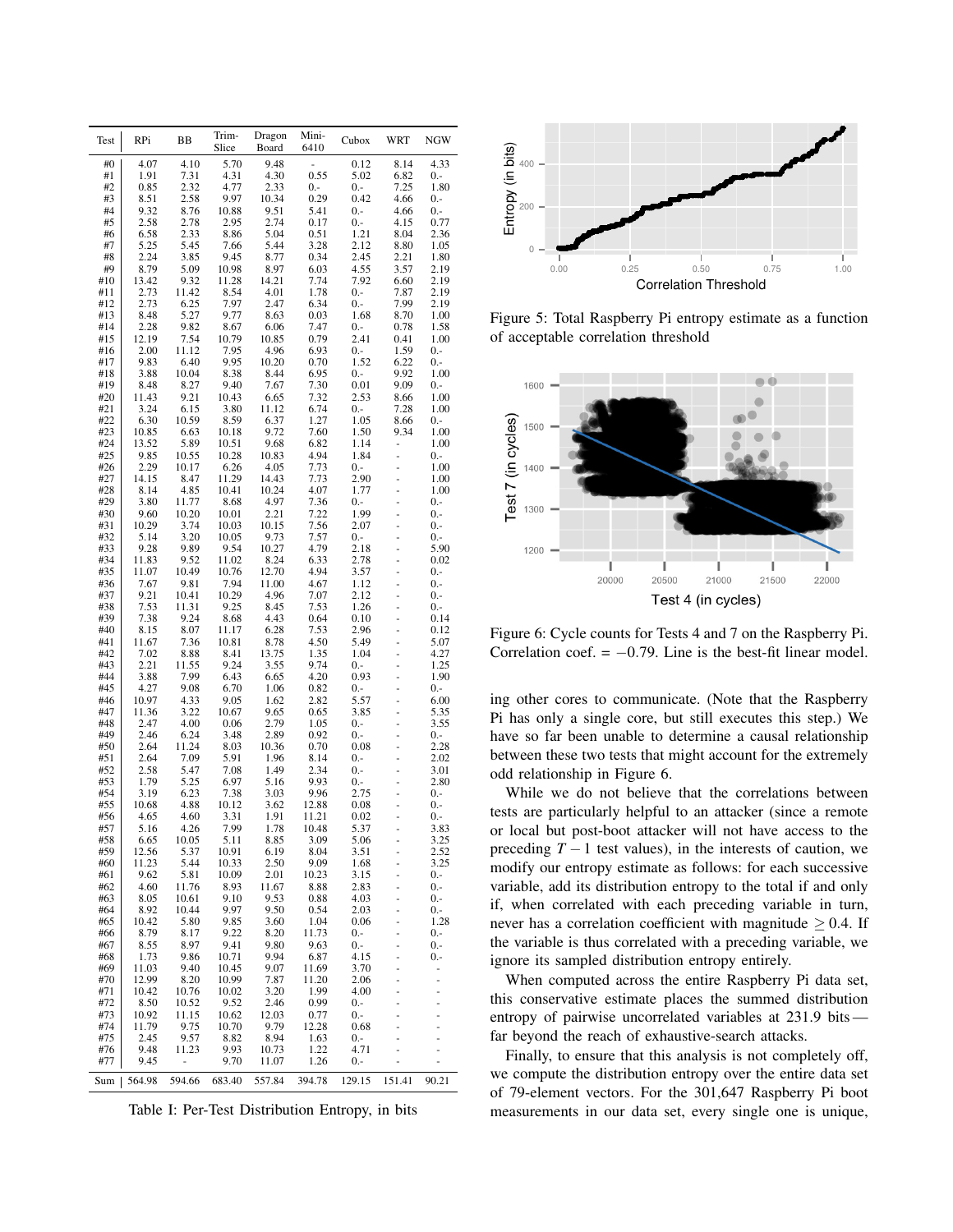giving a distribution entropy of 18.2 bits. Since distribution entropy cannot extrapolate beyond the size of the empirical data set, this is an empirical lower bound on the entropy available by simply instrumenting the boot procedure of Linux on the Raspberry Pi, and, given our calculations above, we believe that there is more than sufficient entropy available during the Raspberry Pi's boot process to securely seed the Linux randomness generator.

*4) BeagleBoard xM:* The BeagleBoard xM is powered by a Texas Instruments DM3730 SoC, containing a 1 GHz Cortex-A8 ARMv7 superscalar CPU core. We acquired and modified a patched Linux  $3.2.28 - x14^2$  $3.2.28 - x14^2$  $3.2.28 - x14^2$  to include 77 tests in start kernel.

We have less Linux boot data for the BeagleBoard than our other systems, as we re-purposed the BeagleBoard for other experiments, detailed in Section [IV.](#page-10-0) Nevertheless, we collected data on 3,580 boots.

Per-test distribution entropies for the BeagleBoard are in Table [I.](#page-5-0) Naively summing, these 77 tests give 594.66 bits of entropy between them. Our correlation coefficient threshold test reduces this slightly, to 430.06 bits. As for empirical distribution entropy, all 3,580 boot sequences are unique, giving a distribution entropy floor of 11.81 bits.

*5) Trim-Slice:* The Trim-Slice is another ARM singleboard computer, designed for use as a desktop PC. It contains a 1 GHz NVIDIA Tegra 2 dual-core Cortex-A9 ARMv7 CPU, and a variety of storage options. To stay consistent with our other devices, we chose to boot the Trim-Slice from its MicroSD slot. We modified a Linux 3.1.10- 14t.r15.02 kernel<sup>[3](#page-6-1)</sup> to include our instrumentation, and set the machine to rebooting. Our particular model had an issue of failing to reboot every so often, limiting our data collection for this device.

Nevertheless, we instrumented 2,522 reboots of the Trim-Slice, collecting cycle counts for 78 tests, similar to the Raspberry Pi kernel. Per-test distribution entropy can be found in Table [I,](#page-5-0) giving a total sum of 683.40 bits (which, again, may not be an accurate total estimate). Interestingly, even though the Trim-Slice data set contains 100 times fewer boots than the Raspberry Pi data, the per-test distribution entropies are roughly similar across the board. Since distribution entropy chronically underestimates the entropy of the underlying distribution, this implies that the Trim-Slice's Tegra 2 has a much wider test variation than the ARM 1176JZF-S, which is eminently plausible given that the Tegra 2 is a dual-core platform and based on a Cortex-A9, a larger and more complex core than in the Raspberry Pi.

The Trim-Slice tests also appear to show much less correlation than the Raspberry Pi. When we apply our method of summing only the distribution entropy of variables which are not pairwise correlated with any previous test (cor. coef.  $\leq$  0.4), the Trim-Slice tests still show a shocking 641.48 bits of entropy. Even if this overstates the actual amount by a factor of 3, there is easily enough entropy extractable on boot to seed any pseudorandom generator.

Finally, as one might expect given the data thus far, each of the 2,522 78-element test vectors sampled on a given Trim-Slice boot is unique, giving a total distribution entropy of 11.30 bits. Again, this represents an empirical lower bound, and is one which we believe is extremely low.

*6) Intrinsyc DragonBoard:* The Intrinsyc DragonBoard is a fully-featured mobile device development board based around the Qualcomm SnapDragon S4 Plus APQ8060A SoC, which includes a Qualcomm Krait ARMv7 dual-core CPU. Designed as a development board for Android mobile devices, it includes hardware such as a touch screen, wi-fi radio, and a camera module.

As a mobile device development platform, the DragonBoard runs Android 4.0.4 and is backed by a Intrinsycmodified Linux 3.0.21 kernel. As a result, our patch set was easy to apply. As usual, we inserted 78 tests into start\_kernel. Instead of a Linux init script for collecting the data, we used the Android adb tool to connect to the device via USB, dump the kernel logs and reboot the device. In this way, we collected data on 27,421 boots.

In general, we see excellent entropy generation when booting Linux on the Krait. The per-test distribution entropies can be found in Figure [I,](#page-5-0) with a per-test sum of 557.84 bits. As with our preceeding three ARM SoCs, each boot sequence is unique, giving a empirical distribution entropy of 14.74 bits. The tests are also highly uncorrelated: applying our correlation coefficient threshold test lowers the entropy estimate only slightly to 523.55 bits.

Resource-rich embedded devices, such as phones, have a plethora of available sources of entropy – for example, simply turning on one of their radios. This test, though, shows that our entropy generation technique can protect these devices as well.

*7) FriendlyARM Mini6410:* The FriendlyARM Mini6410 is yet another single-board ARM device. This particular unit is powered by a Samsung S3C6410A SoC, and contains a ARM 1176JZF-S ARM11 core clocked at 533 MHz. As before, we modified the Linux 2.6.38 manufacturer-provided kernel to instrument start\_kernel, and inserted 77 tests.

Next, we let the FriendlyARM reboot 46,313 times. Interestingly, the data from the FriendlyARM differs significantly from our other ARM results.

First, the per-test distribution entropies for the Friendly-ARM can be found in Table [I.](#page-5-0) (The FriendlyARM tests are offset by one to align identical kernel initialization functions between devices as much as possible.) At first glance, the per-test distribution entropies seem reasonable, given that they are bounded above by  $\lg(46,313) = 15.4$  bits, naively summing to 394 bits of entropy.

<span id="page-6-0"></span><sup>2</sup>Online: https://github.[com/RobertCNelson/stable-kernel](https://github.com/RobertCNelson/stable-kernel)

<span id="page-6-1"></span><sup>3</sup>Online: https://gitorious.[org/trimslice-kernel](https://gitorious.org/trimslice-kernel)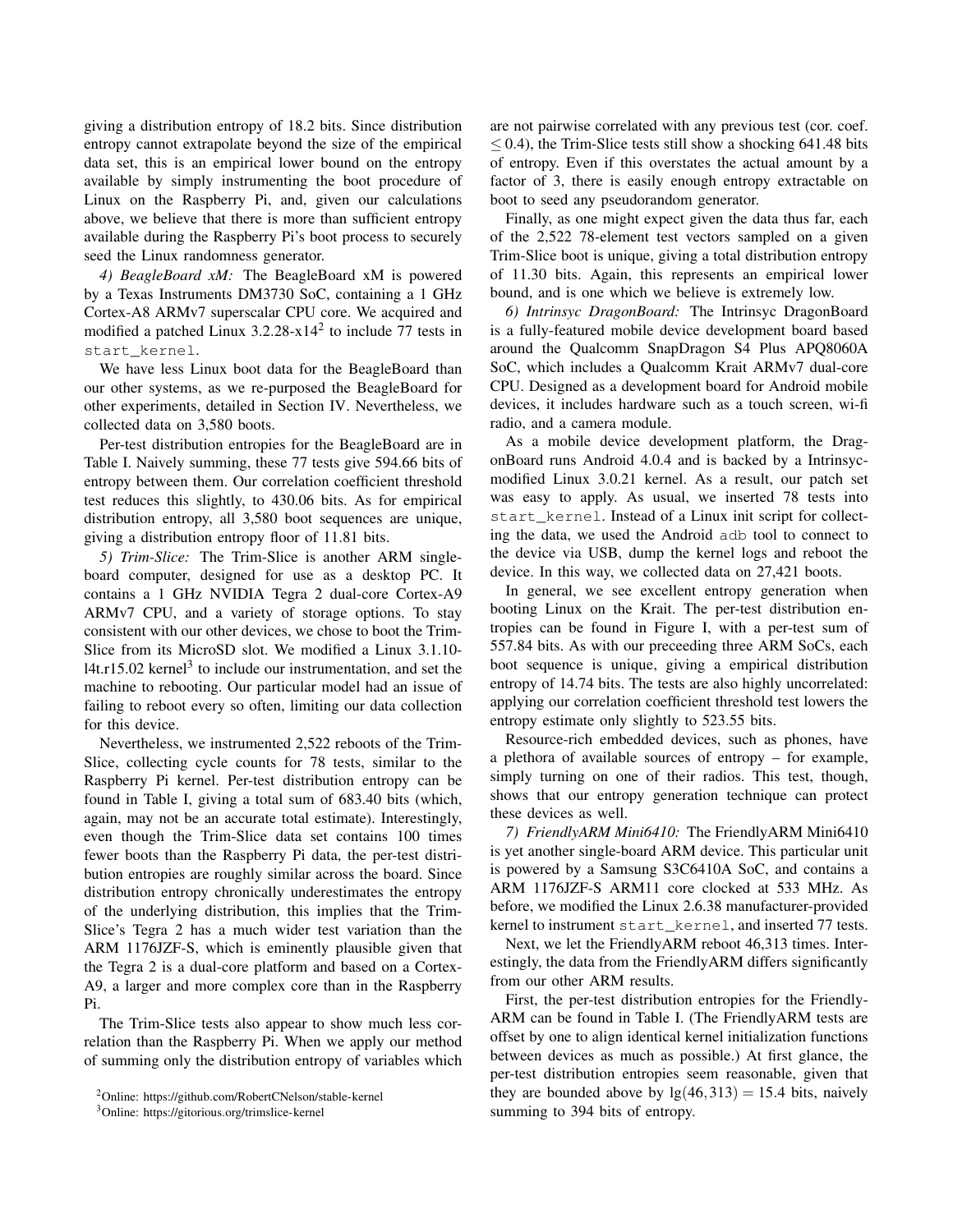The oddness arrives when we examine the distribution entropy across boot vectors, and not just individual test measurements. Unlike most other ARM SoC we tested, the FriendlyARM occasionally produces identical boot vectors on multiple independent boots. The two most common vectors each appear 15 times in the dataset, giving a minentropy of 11.59 bits. In other words, a sufficiently prepared adversary, given a single guess, can correctly predict the FriendlyARM's boot vector with probability 2−11.59, or about 1 in 3,000. Given 233 guesses, this probability rises to  $2^{-4.7}$ , or about 1 in every 25. However, this probabilistic defect does not render our instrumentation worthless. Fiftyfive percent of vectors in the data set are unique, meaning that this method can fully protect the Linux randomness generator on the FriendlyARM over half the time, for a negligible cost during kernel initialization. Even if the machine does boot with a more common state, mixing in these measurements can never reduce the amount of entropy available to the pool, and thus will never be harmful to the system as a whole.

One might hypothesize that there is some "common" vector, and the other popular vectors are simply approximations thereof. However, the two most popular vectors differ in 59 of 77 positions. Also, strangely, the Mini6410 contains the same ARM core as the Raspberry Pi, which exhibits none of these symptoms. We can find no convincing explanation for the observed difference between these two systems.

*8) Cubox:* The Cubox is a commercially available desktop platform, powered by the Marvell ARMADA 510 SoC with an 800 MHz Sheeva ARMv7 superscalar CPU core. We modified a Linux 3.6.9 kernel for the Cubox<sup>[4](#page-7-0)</sup>, as before, to include 78 tests. We then rebooted the Cubox 27,421 times.

Per-test distribution entropy for the Cubox is presented in Table [I.](#page-5-0) Interestingly, it is our only ARM SoC which has constant-time tests, i.e., tests whose distribution entropy is zero. It also presents less test entropy overall, with a sum of only 129.15 bits of individual test distribution entropy.

Like the FriendlyARM, the Cubox creates non-unique boots; the most common of these occurs 80 times (0.29%). Only 7,857 boots are unique in our data set. The total empirical distribution entropy of the data set is 12.53 bits, which indicates that our technique, while not solving the entropy-at-boot problem on the Cubox, will still help protect the kernel's entropy generation.

*9) Linksys WRT54GL:* While ARM-based embedded devices and SoCs are becoming more and more popular, any investigation into entropy on embedded devices would be remiss without examining how well proposed techniques apply to the large installed base of devices. Home routers, which were recently shown to have insufficient entropy for certificate generation [\[16\]](#page-14-0), represent an enormous number of existing devices, and, perhaps more importantly, embedded

<span id="page-7-1"></span>

Figure 7: Cycle counts for Tests 18 and 19 on a WRT54GL. Each point is one boot. Line is best-fit linear model.

devices where strong entropy sources are extremely important (e.g., key generation). To examine these routers, we chose the Linksys WRT54GL as our test platform.

The WRT54GL is a popular consumer 802.11B/G wireless router, and consists of a Broadcom BCM5352 "routeron-a-chip", which contains a 200 MHz MIPS32 core; 16 MiB of RAM; and 4 MiB of flash. Importantly for our purposes, Linksys provides a custom Linux 2.4.20 kernel which can be modified and run on the device.

The stripped-down WRT54GL kernel has fewer function calls in start\_kernel than the more modern kernels on our ARM boards, but this is to be expected given the simplicity of the device: the kernel needn't contain any extraneous code. We are able, then, to insert 24 tests in the kernel initialization.

We then ran our modified kernel on two separate WRT54GLs, one unmodified at 200 MHz and one overclocked to 250 MHz. The unmodified WRT we rebooted 81,057 times, while we rebooted the overclocked device 54,465 times. The per-test distribution entropies for the unmodified device are in Table [I.](#page-5-0) Perhaps surprisingly for this device, these per-test entropies are quite high, up to 10 bits in some cases.

However, the correlations between tests on the WRT54GL are far more intertwined than they are on our preceding ARM devices. Two plots of these correlations can be seen in Figures [7](#page-7-1) and [8.](#page-8-1)

Unfortunately, the overall entropy performance of the WRT54GL betrays its promising per-test entropies. Across the 81,057 boots of our unmodified router, we only see 11.86 bits of distribution entropy, and the most common boot sequence appears 1,247 times (10.4%). Indeed, the top 188 vectors make up 37.1% of the dataset (30,062 boots). If this were the only source of entropy for a PRNG seed, a motivated attacker could easily brute-force these few vectors and succeed almost 40% of the time. Even worse, there are

<span id="page-7-0"></span><sup>4</sup>Online: https://github.[com/rabeeh/linux](https://github.com/rabeeh/linux.git).git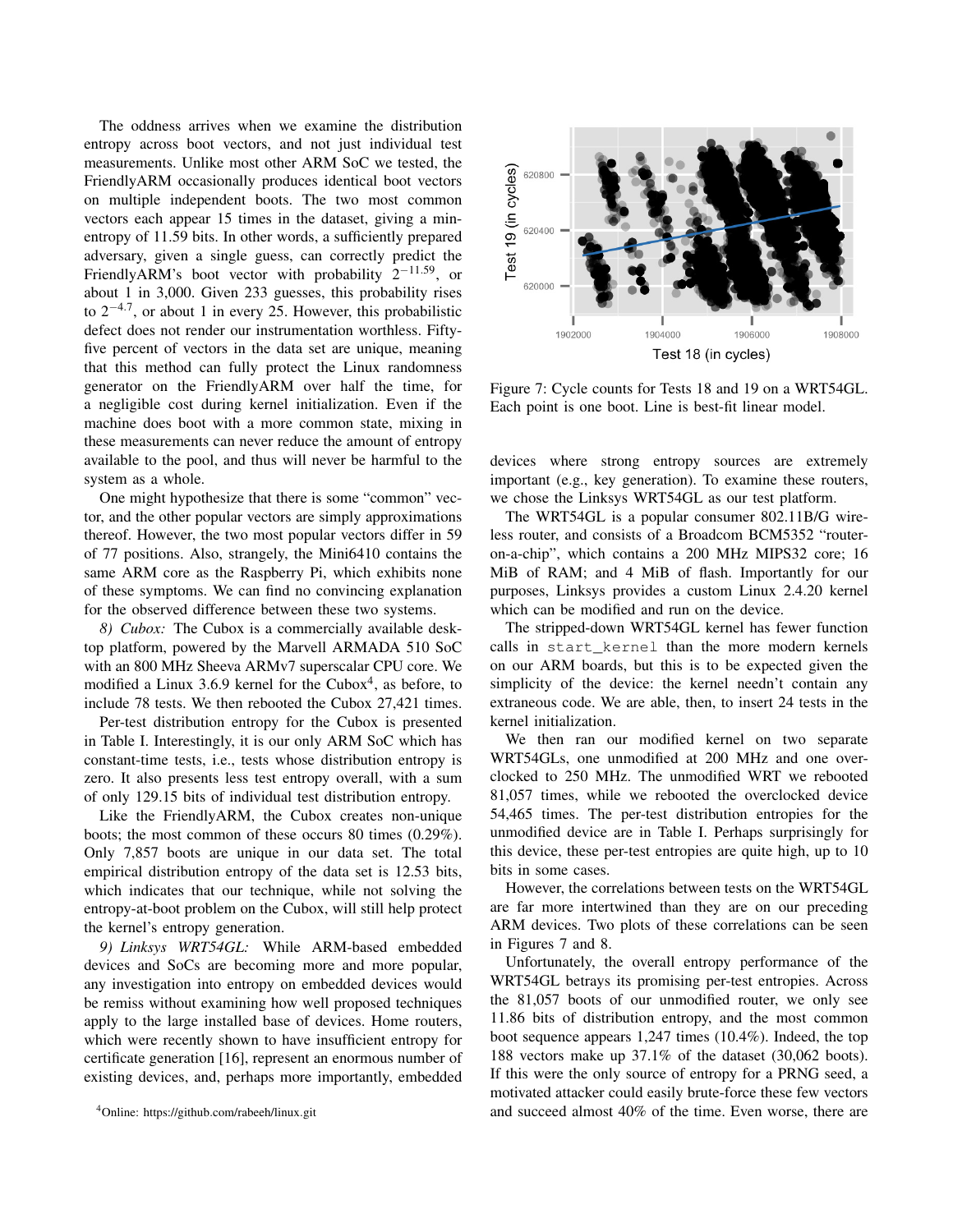<span id="page-8-1"></span>

Figure 8: Cycle counts for Test 0 and 11 on an WRT54GL. Each point is one boot. Line is best-fit linear model.

only 11,960 boot sequences we saw only once. If the attacker simply checks the 4,209 vectors that she saw more than once during her precomputation, she will succeed against 78.6% of boots.

This unfortunate distribution shows that boot–time entropy is insufficient to protect a PRNG on a standard MIPS home router. However, it does add somewhat more than 11.86 bits, which is our observed distribution entropy across the 24-element test result vectors. Since the process relies solely on an already–extant hardware counter and is virtually free, adding it to the Linux kernel boot is still worthwhile.

*Overclocking:* To see if we could tease further entropy from the WRT54GL, we tried overclocking it from 200 MHz to 250 MHz, on the theory that we could change the ratios between clocks in different parts of the SoC and RAM. On this modified device, we performed 54,465 reboots. Overclocking does materially change each test's distribution: the Kolmogorov-Smirnov test for distribution equality reports  $D > 0.1, P < 2.2 \cdot 10^{-16}$  for 19 of 24 tests, indicating that the two device's empirical test values are drawn from different underlying distributions. However, the overclocked processor shows the same type of grouping as the unmodified system, giving only 10.4 bits of distribution entropy over the 24-element boot vectors, with the most common appearing 879 times (1.6%).

*10) Atmel NGW100 mkII:* Finally, we turn to the Atmel NGW100 mkII, a development board for the AT32AP7000- U AVR32 microprocessor. AVR32 processors are designed to be small, low-cost, and low-power: in some sense, it's one of the smallest microprocessors capable of running Linux. Designed to prototype network gateway devices, the NGW100 mk II ships with multiple Ethernet connectors, internal flash storage, and an SD card slot. To maintain consistency, we booted the NGW100 mkII off an SD card.

We modified and built a patched Linux 2.6.35.4 kernel using the Atmel AVR32 Buildroot system, adding 69 tests to start\_kernel. Then, via an RS-232 console, we rebooted the board 38,157 times. The per-test distribution entropy can be found, as usual, in Table [I.](#page-5-0)

As befits our hypothesis that simpler processors produce more constant results, 28 of the 69 tests have absolutely no variation at all. Most of these functions are simply empty, as the AVR32 is simple enough to not need their services (e.g., setup\_nr\_cpu\_ids is a no-op, as there are no multi-core AVR32 systems), but others do various memory initialization tasks. The constant execution time of these functions speaks to the minimal nature of the system as a whole.

Perhaps not surprisingly, this simplicity takes a toll on the entropy generated during the boot process. Indeed, in our data set, we see only 418 unique 69-element boot vectors; the least frequent of which appears  $43$  times  $(0.1\%)$ , while the most frequent appears 314 times (0.8%). This suggests rather strongly that we have collected every possible variation of test times the device will generate under standard operating conditions. The empirical distribution entropy of our data set is 8.58 bits; this is likely all the entropy that can be extracted from timing the NGW100 mkII boot.

# <span id="page-8-0"></span>III. ARCHITECTURAL CAUSES OF TIMING VARIATION

In this section, we describe two physical mechanisms that partly explain the non-determinism we measured during the execution of early kernel code: communication latency (variation that can arise while sending data between two clock domains) and memory latency (variation that arises due to interactions with DRAM refresh). We give evidence that these mechanisms are involved. We stress that these two mechanisms only partly explain the behavior we observed. Other mechanisms we do not understand are likely also involved; we hope that future work can shed more light on the situation.

### *A. Clock domain crossing*

Modern embedded processors contain multiple clock domains, and due to misalignment between the domains, the amount of time it takes to send messages between two clock domains can vary.

Processor designs use multiple clock domains to allow different portions of the chip to run at different frequency. For instance, on the BeagleBoard xM, the ARM Cortex-A8 runs at 1 GHz, the peripheral interconnect runs at 200 MHz, and the Mobile DDR memory runs at 166 MHz [\[36\]](#page-14-28).

At each boundary between two domains, chip designers must use specialized mechanisms to ensure reliable communication. The most common solution to this problem is an asynchronous FIFO (or queue) that enqueues data according to one clock and dequeues it according to a second clock.

To see how an asynchronous FIFO can give rise to latency variation, consider the case when the FIFO is empty and the output domain tries to dequeue data at the same moment the input domain inserts data. If the input domain's clock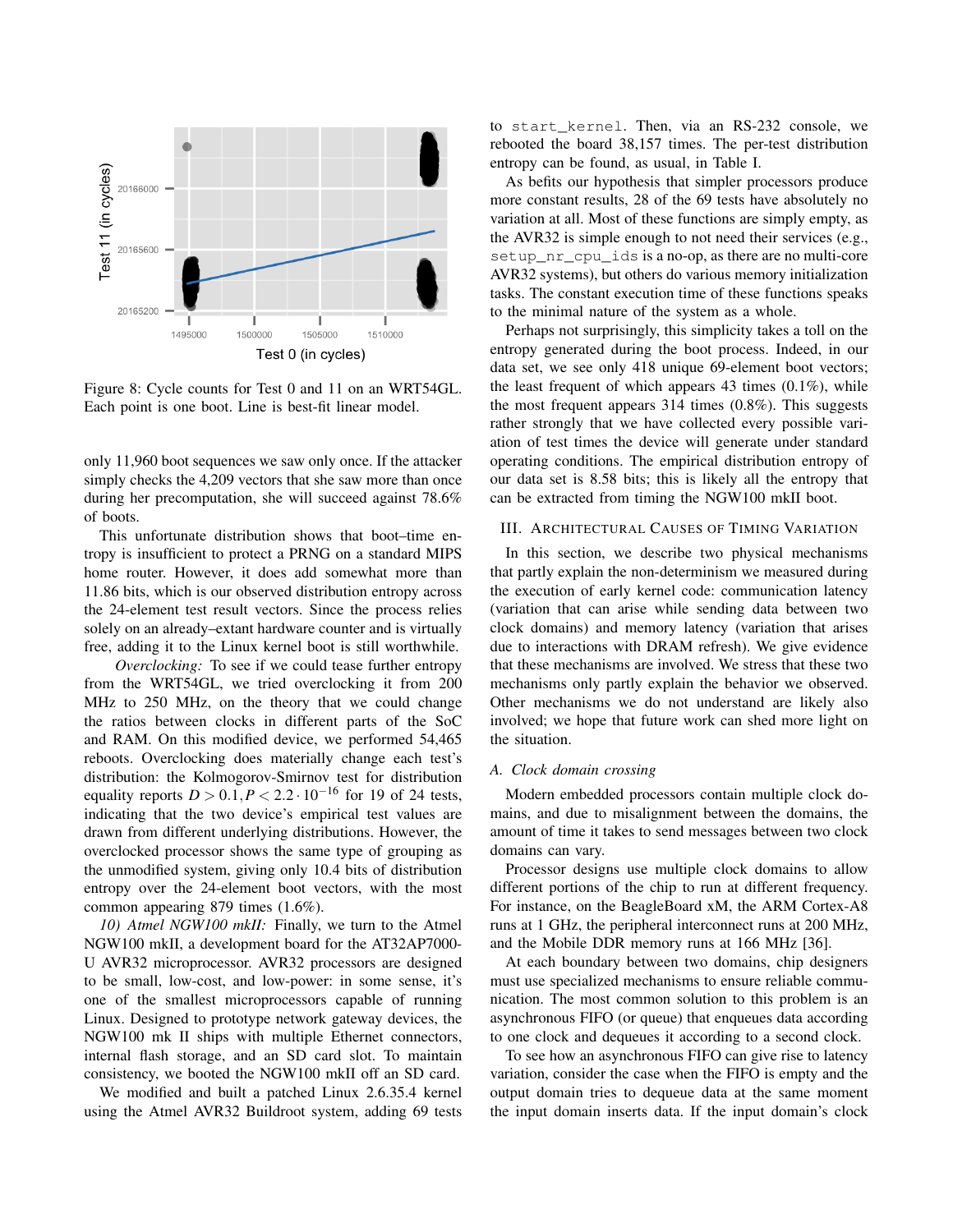<span id="page-9-0"></span>

Figure 9: Clock domains similar to the domains found on the DM3730. In order for the processor to modify a register in the Ethernet controller, it must cross the clock domains of the first and second level interconnects.

arrives first, the dequeue will succeed. If the output domain's clock arrives first, the dequeue fails and will occur one clock period later. If they arrive at precisely the same time, metastability can result, which will also result in delay. Because of random (and mostly independent) variation in when the two clock signals arrive at the asynchronous FIFO (i.e., clock jitter), any of these orderings is possible and communication latency will vary.

Interactions between different clocks and metastability are well-known sources of very high-quality randomness [\[5,](#page-13-4) [25,](#page-14-29) [34\]](#page-14-30), so it is tempting to try to exploit the domain crossing that already exist in a design to generate random bits.

In order to observe to interactions between clocks on our device, we instrumented code to measure the latency of communication between different clock domains. On the BeagleBoard xM, there are two on-chip-buses that connect peripherals, similar to the diagram on Figure [9.](#page-9-0) The processor, peripherals and interconnects are clocked by several different PLLs. For the processor to communicate with peripherals on the SoC, the processor must cross these clock domains. Our approach was to measure the variation in latency in communication devices with an increasing number of clock domain crossings. Specifically, we measured the number of cycles it took to perform to complete a set of instructions which did not cross the interconnect (two NOP instructions), to cross the first level interconnect (reading the revision number register of the memory controller) and to cross the second level interconnect (reading the revision number register of the system clock controller).

Our results are shown in Figure [10.](#page-9-1) Variability in frequency increases with the number of clock domains crossed. At two clock domain crossings, the distribution is bimodal. While there may be some serial correlation between repeated runs, this indicates that a read from the second level interconnect can provide up to around 2 bits of entropy. Reads from this register are also fast: at an average of 270 cycles, millions of these reads can be performed each second.

<span id="page-9-1"></span>

Figure 10: Execution latency for two NOP instructions (NOP), a read from the general purpose memory controller (GPMC), and a read from the clock manager (CM). Cycle delta is the difference from the minimum cycles observed.

## <span id="page-9-2"></span>*B. DRAM Access Latency*

A second source of variation in performance is interactions between main memory (i.e., DRAM) accesses, DRAM refresh, and the memory controller. Because DRAM bits decay over time, the system must periodically read and re-write each DRAM storage location. Depending on the system, the processor's memory controller issues refresh commands or, alternately, the processor can place the chips in an autorefresh mode so they handle refresh autonomously.

Regardless of who manages it, the refresh process cycles through the DRAM row-by-row, and an incoming memory access (e.g, to fetch part of the kernel for execution) may have to wait for the refresh to complete.

To measure the effect of refresh on execution timing, we used hardware performance counters to measure the number of cycles it took to execute a series of 64 NOP instructions on a ARM Cortex-A9 [\[39\]](#page-14-31) with the instruction cache disabled 100,000 times. We then used a software register to turn refresh off and performed the test again. The results of our test are plotted in Figure [12.](#page-10-1) The variation in execution latency was much greater with refresh turned on: with refresh on, execution fell into 6 bins, with  $\approx 80\%$ distributed at the mode and  $\approx 20\%$  distributed in the other 5 bins. With refresh off, over 99% of executions fell into the mode with less than 1% distributed in two other bins.

While refresh itself may appear to induce random distributions in our experiment, the state machines in the memory controller and the DRAM chips that manage refresh are deterministic, as is the execution of code on the CPU that generates requests. If the rest of the system were deterministic as well, we expect that DRAM accesses would have deterministic latencies.

However, other sources of randomness can affect the relationship between the processor and the DRAM refresh state machines. For instance, the PLL for the DRAM controller may "lock" more quickly than the processor's PLL at system (see  $(4)$  in Figure [11\)](#page-10-2) boot or the DRAM controller's power supply may take longer to stabilize at start up (see  $(1)$  in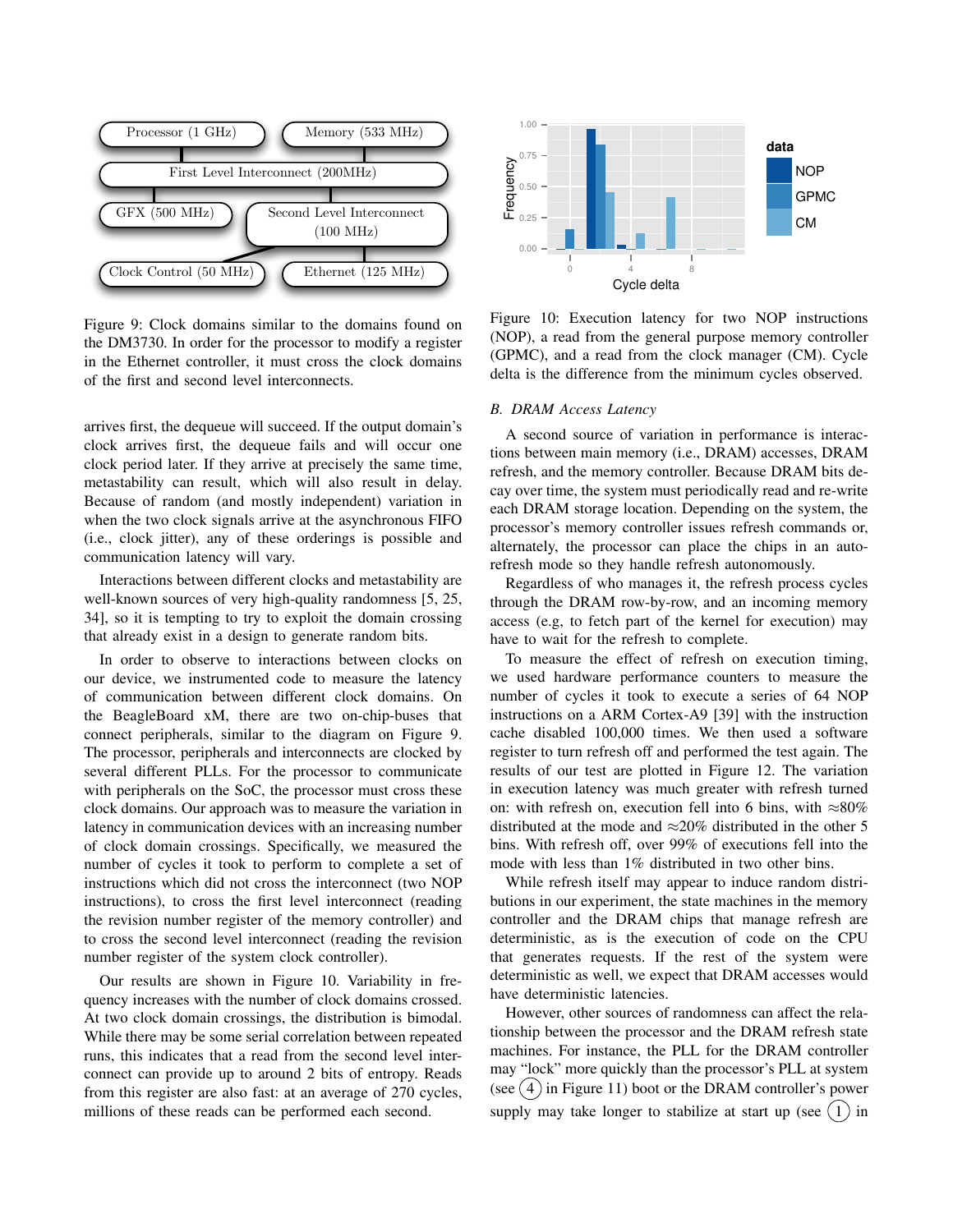<span id="page-10-2"></span>

Figure 11: Power and clocks on the startup of a typical embedded system. At  $(1)$ , the voltage is ramped up until it is stable, which can take a variable amount of time. At  $(2)$ , The system oscillator is turned on and takes a variable amount of time to stabilize. At  $(3)$ , the PLLs that source the high frequency clocks for the processor (PLL\_OUT) and memory (MEM\_PLL) are turned on and take a variable amount of time to stabilize. At  $(4)$ , the time that the memory clock and processor clocks cross is variable but fully determined by the time that both PLLs stabilize. At  $(5)$ , a small amount of jitter in the memory clock causes the position the clocks cross to change.

<span id="page-10-1"></span>

Figure 12: Execution latency with refresh on and off.

Figure [11\)](#page-10-2). In this case, the future interactions between the processor and refresh state machine will be affected, and the latency for DRAM accesses will vary slightly. In addition to variation in the system's initial conditions, randomness from clock domain crossing can further perturb the interaction between the processor and memory.

# IV. DRAM DECAY

<span id="page-10-0"></span>Ultimately, the most useful source of randomness we found in these system is the decay of data stored in DRAM over time. DRAM decay occurs when the charge that stores a binary value leaks off the capacitor in a DRAM storage cell. This phenomenon is well-studied, and the refresh process (described in [III-B\)](#page-9-2) is designed to mitigate it.

<span id="page-10-3"></span>

Figure 13: Decay of DRAM after 7 (Blue), 14 (Green), 28 (Yellow) and 56 (Red) seconds.

# *A. Disabling Refresh*

In order to detect decay in a live system, we must prevent the system from refreshing DRAM. The ability to disable refresh on the memory controller is not an exotic feature: Nearly every memory controller we looked at supported disabling refresh, and every embedded SoC we looked at, from the Broadcom BCM5352 found in the WRT54GL to the DM3730 on the BeagleBoard xM had software tunable parameters for controlling refresh [\[36,](#page-14-28) [39\]](#page-14-31). Typically, control over refresh is used to implement sleep modes. When a processor enters a sleep mode, it disables refresh on the memory controller and sends a command to the DRAM chips to enter "self-refresh" mode, forcing the DRAM chips refresh themselves as needed. By turning off refresh on the memory controller and not sending the "self-refresh" command, we were able to observe decay in our test systems.

# *B. Decay*

The decay rate of DRAM bits varies widely (a fact exploited by "cold boot" techniques [\[13\]](#page-14-23)) as a result of manufacturing variation, temperature, the data stored in the cell, and other factors. In our experiments, some bits will decay quickly (e.g., on the order of hundreds of µs) while others will retain their data for seconds or hours. We find that the rate at which bits decay varies with even small variations in temperature (see Section [IV-D2\)](#page-11-0).

### *C. Experimental Setup*

Our approach to harvesting randomness from DRAM is as follows. Very early in the boot process (i.e., in the boot loader) we write test data to a portion of DRAM, and then disable the refresh mechanism in both the processor's memory controller and the DRAM chips. The processor then waits several seconds, reads the data back, and XORs it with pattern written initially. Any flipped bits will appear at this stage. After this process, the bootloader can re-enable refresh, reinitialize DRAM, and continue loading as normal.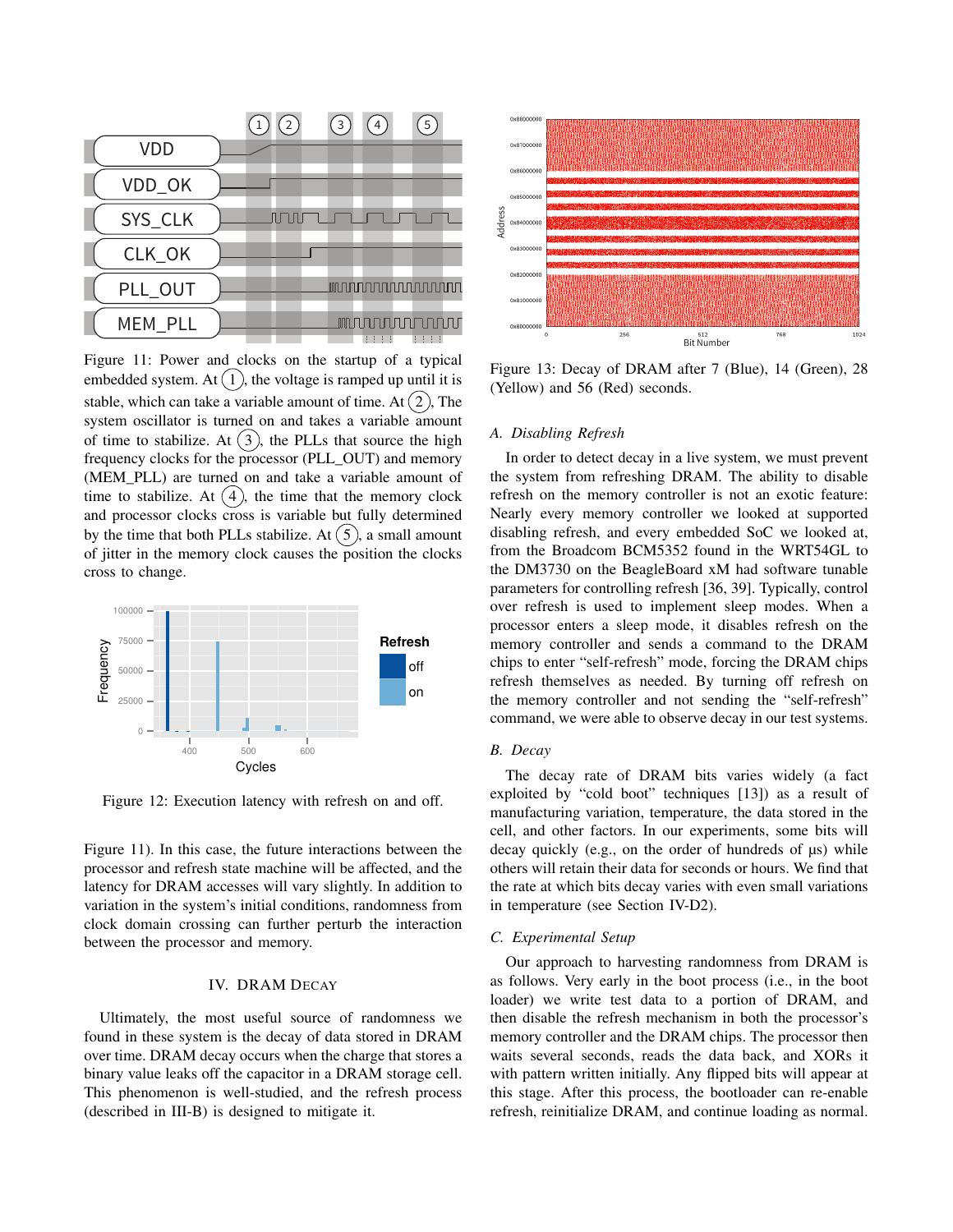<span id="page-11-2"></span>

Bit Location (ordered by P(decay at 28s))

Figure 14: Probability of decay, per bit, for non-refresh times of 7s, 14s, and 28s. Ordered by Pr(decay) at 28s.

<span id="page-11-1"></span>

Figure 15: Probability of decay after one minute.

Next, we modified both layers of U-Boot, as well as the Linux kernel, to incorporate the generated entropy into the kernel randomness pools. We use a custom extracting hash to condense the memory decay into 1,024 bits, and pass the result into the kernel as a base-64-encoded parameter. Overall, hashing and processing takes less than second, on top of the unavoidable multiple-second DRAM decay time.

# *D. Results*

*1) Decay Probability and Distribution:* Although we could reliably observe many bits decaying, the distribution of decay was not uniform. Figure [15](#page-11-1) shows the distribution of decay probabilities at 58 seconds. The values range from 0 (white) to very low (green) to near certainty (red). The figure also shows that some areas of the DRAM do not appear to decay at all.

The horizontal bands in the figure are due to the test pattern initially written to memory. We wrote 0xAA to the top quarter of memory, 0x00 to the next quarter, 0xFF to the next, and 0x55 to the last quarter. In the areas which show no decay, the pattern (0x00 or 0xFF) matched the cell's "ground state" (i.e., the state into which the cell naturally decays).

<span id="page-11-3"></span>

Figure 16: Relationship between temperature and DRAM decay over a constant period.

This can vary because chips use different voltages for "0" and "1" in different portions of the chip.

Figure [13](#page-10-3) shows decay over time. The yellow bits decayed first and the red bits decayed last. Unsurprisingly, the longer the interval, the more bit errors occur and the more randomness we are able to extract. In Figure [14,](#page-11-2) each bit's probability of decay over 7, 14, and 28 seconds has been graphed. Perhaps unsurprisingly, every bit that ever decays within 7 seconds has a 100% chance of decaying in 14 or 28 seconds. Interestingly, a number of bits with a non-zero probability of decaying in 14 seconds don't always decay by 28 seconds, indicating that DRAM bits don't simply decay in a set order, and can provide true entropy.

<span id="page-11-0"></span>*2) Temperature Dependence:* Previous work has shown that decay varies with DRAM temperature. To compensate, many systems increase the refresh frequency as temperature increases [\[21,](#page-14-32) [35\]](#page-14-33). Primarily, this is due to the increase in DRAM cell leakage as temperature rises [\[21\]](#page-14-32). To understand the effect of this temperature dependence on the probability of decay, we set up an experimental protocol that allowed us to control the temperature of DRAM. By submerging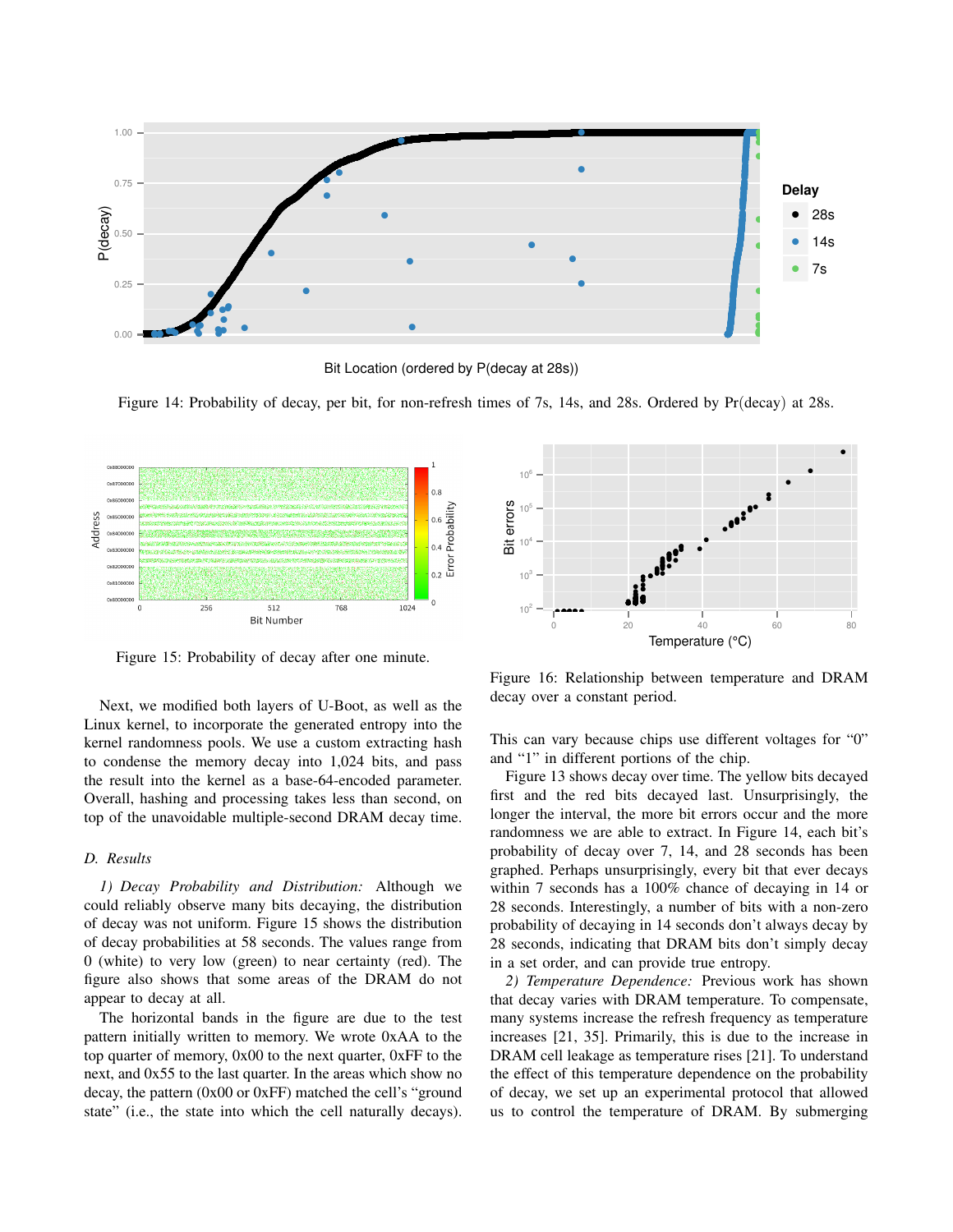DRAM in non-conductive isopropyl alcohol inside a refrigerator and using an aquarium heater, we were able to control the DRAM temperature to  $\pm 1^{\circ}$  C. For temperatures above 35◦ C, we used a laboratory oven to measure decay at high temperatures.

Our results are shown in figure [16.](#page-11-3) We find that at low temperatures, the few bits which decay are consistent (i.e. the same bits always decay). Around  $20°$  C, we begin to see bits that sometimes decay. At room temperature (23 $\degree$  C), we begin to see an exponential rise in bit decay.

*3) DRAM Temperature Modification:* We can generate more randomness by increasing the temperature of the DRAM chip. To accomplish this we wrote a simple 'power virus' that attempts to maximize DRAM power consumption and heat dissipation. The virus initializes a region of DRAM and then reads repeatedly from different addresses. The initial data and the addresses are choosen to maximize the transition frequency on the DRAM pins.

We find that by implementing our power virus, we heat up the DRAM from 26◦ C to 29◦ C within 1 minute. We run the power virus while waiting for bits to decay.

*4) Variability:* In addition to randomness in bit decay between boots, we also observed two kinds of variability between individual boards: Decay probability variability, the variability in the probability that different bits will decay; and cold state variability, the variability in the initial contents of DRAM after a cold boot.

This variability is due to manufacturing variations that cause DRAM cells to leak at different rates, leading to the decay probability variability we observe. Process variations in the sense amplifiers (which convert the analog values from the DRAM bits into logical "0"s and "1"s) is also well documented [\[15\]](#page-14-34), and probably contributes as well.

The variation in the DRAM's contents from a cold boot (measured after the device was powered off for 3 days) can provide a unique fingerprint for each board. For instance, at 25−28◦ C with a delay of 7s, on one BeagleBoard, a certain 10 bits always decay, while the other BeagleBoard has only 6 such bits. The two sets are disjoint; that is, the bits that decay on one board do not decay on the other.

Under the assumption that, due to process variation, the placement of these "leaky" bits is independent between different DRAM modules, the locations of leaky bits act as a fingerprint for a particular BeagleBoard. Verifying this assumption about the distribution of leaky bits would require access to more systems than we have, and we leave it to future work.

### *E. Extracting per-boot randomness from DRAM*

The location of leaky bits cannot, by itself, be the basis for random number generation. An attacker who has physical access, who can mount a remote code-injection exploit, or can otherwise run software on the device will be able to locate its leaky bits. Therefore, we must examine the bits that sometimes decay and sometimes do not.

We now give a rough estimate for the amount of entropy available in the decay of these bits. Our analysis makes the assumption that bits decay independently of each other. This is a strong assumption and there evidence that it is at least partly false, e.g., Section 3.3 of [\[13\]](#page-14-23). Accordingly, the entropy estimates below are overestimates. We hope future work can provide a better measure of available entropy.

We estimate Pr[decay] for each bit based on our experiments and use this probability to compute the information theoretic entropy content for this bit:

$$
E(p) = -(p \cdot \lg(p) + (1 - p) \cdot \lg(1 - p))
$$
 (3)

Under the assumption that bits decay independently of each other, we can simply sum this distribution entropy over every bit we saw decay.

For a BeagleBoard xM at 25-27◦C and with a decay time of 7 s, we obtain a total boot-time entropy estimate of 4.9 bits, largely due to the fact that only 19 memory decays ever happen, and 16 of these happen with  $p > 0.9$  or  $p < 0.1$ . For a decay time of 14s, we see 511 bits ever decay, and summing their entropy contributions gives an entropy estimate of 209.1 bits. For a delay of 28s, 9,943 bits decay, for an estimated entropy of 8,415.16 bits. For 56 seconds, we see 427,062 decays, for an estimated entropy of 98,611.85 bits.

A delay of even 14s on first boot is unacceptable in many applications. Moreover, because DRAM decay depends on temperature, this approach may not provide security in very cold conditions— for example, phones used on a ski slope.

# V. PLL LOCK LATENCY

<span id="page-12-0"></span>The PLLs that produce the on-chip clocks in modern processors are complex, analog devices. When they start up (or the chip reconfigures them), they take a variable amount of time to "lock" on to the new output frequency (see  $(3)$  in Figure [11\)](#page-10-2). This variation in lock time is due to a number of factors, including stability of the power supply, accuracy and jitter in the source oscillator, temperature, and manufacturing process variation [\[17\]](#page-14-35). Repeatedly reconfiguring an on-chip PLL and measuring how long it takes to lock will result in random variations.

SoCs typically contain several PLLs used to derive clocks for the processor, memory and peripherals. On the Beagle-Board xM, the DM3730 contains 5 DPLLs (Digital Phase Locked Loops). Each DPLL can be reconfigured and toggled via a software register, and a status flag and interrupt will signal when a DPLL is locked. To measure the time it takes to acquire a lock, we instrumented code to disable the DPLL for the USB peripheral clock on the BeagleBoard xM. Using the hardware performance counter, we measured the number of cycles it took for the DPLL to reacquire a lock (Figure [17\)](#page-13-5).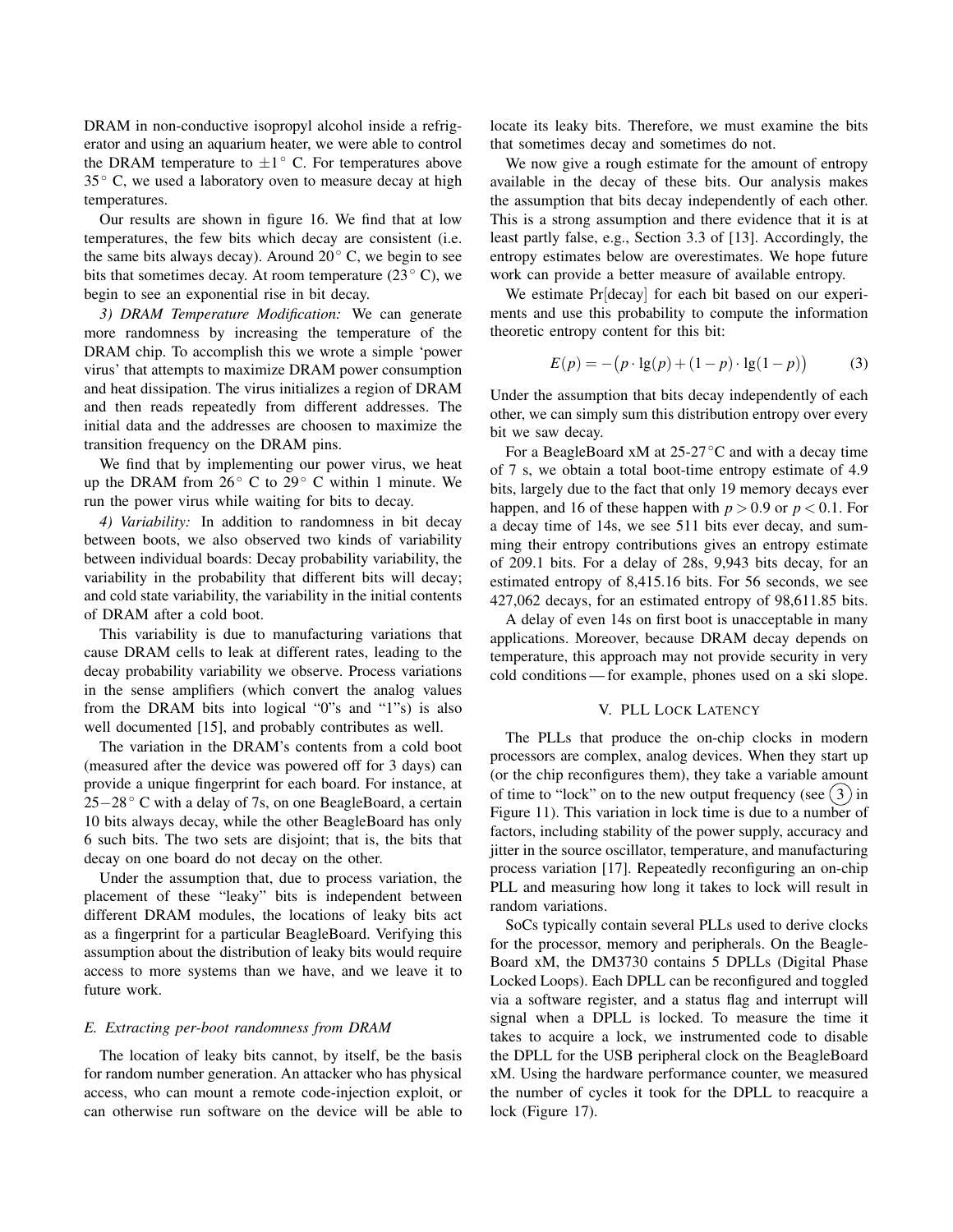<span id="page-13-5"></span>

Figure 17: DPLL lock latency histogram measured by the performance counter on the BeagleBoard xM.

We obtain about 4.7 bits of entropy every time we re-lock the DPLL, and it takes at most approximately 9000 cycles (9µs) for the DPLL to re-lock. Using the DPLL lock latency, we can obtain about 522 KiB of pure entropy per second.

DPLL lock latency could be easily polled for entropy during early boot when the SoC first sets up the clocks and PLLs in the system. Since the DPLL is affected by analog conditions such as temperature, a determined attacker may be able to induce bias in the lock time.

## VI. CONCLUSION

Randomness is a fundamental system service. A system cannot be said to have successfully booted unless it is ready to provide high-entropy randomness to applications.

We have presented three techniques for gathering entropy early in the boot process. These techniques provide different tradeoffs along three metrics: how high the bitrate, how specific to a particular system, and how well explained by unpredictable physical processes.

Our first technique, which times the execution of kernel code blocks, provides a moderate amount of entropy and is easily applied to every system we examined, but we are able to give only a partial account for the source of the entropy it gathers.

Our second technique, DRAM decay, provides a large amount of entropy, but presents a heavy performance penalty and is tricky to deploy, relying on details of the memory controller. Its advantage is a physical justification for the observed randomness.

Our third technique, timing PLL locking, promises the highest bitrate and is well supported by physical processes, but its implementation requires intimate knowledge of the individual SoC.

We implemented and characterized these techniques on a broad spectrum of embedded devices featuring a variety of popular SoCs and hardware, from resource-rich mobile phone hardware to devices that aren't much more than an ethernet port and a SoC. While these three techniques certainly can be applied to traditional desktop systems as well as more powerful embedded devices, in some sense, our tiny embedded systems start at a disadvantage. Wireless devices can read randomness from radios; desktops can rely on saved entropy from previous boots. Our work focuses on adequately protecting headless, resource-poor embedded devices, which must acquire strong entropy on their very first boot, before they can even export network connectivity.

Our work leaves many questions open. We are able to give only a partial explanation for the entropy we observed in our first technique, and only a partial characterization of the DRAM decay effects in our second technique. We hope that future work can shed more light on the situation. More work is also necessary to understand how much the gathered entropy depends on environmental factors that might be under adversarial control.

The three techniques we present exploit just a few of the many potential architectural sources of randomness available in modern systems. Other possible sources of entropy, which we hope will be explored in future work, include voltage scaling latency, GPIO pin voltage, flash memory corruption patterns, and power supply stabilization latency.

Our three techniques are all, ultimately, workarounds for the lack of dedicated hardware random number generators in embedded architectures. What will spur the adoption of such hardware, by both hardware and software developers? What is the right way to specify such hardware for the ARM architecture, where a high-level core description is licensed to many processor manufacturers? Furthermore, is it possible to verify that such a unit is functioning correctly and free of backdoors?

### ACKNOWLEDGMENTS

We thank Daniel J. Bernstein, J. Alex Halderman, Nadia Heninger, and Eric Rescorla for their comments and suggestions. This material is based upon work supported by the National Science Foundation under Grants No. CNS-0831532, CNS-0964702, DGE-1144086, and by the MURI program under AFOSR Grant No. FA9550-08-1-0352.

### **REFERENCES**

- <span id="page-13-1"></span>[1] E. Barker and J. Kelsey, "Recommendation for random number generation using deterministic random bit generators," NIST Special Publication 800-90A, Jan. 2012, online: [http://](http://csrc.nist.gov/publications/nistpubs/800-90A/SP800-90A.pdf) csrc.nist.[gov/publications/nistpubs/800-90A/SP800-90A](http://csrc.nist.gov/publications/nistpubs/800-90A/SP800-90A.pdf).pdf.
- <span id="page-13-0"></span>[2] M. Bellare, Z. Brakerski, M. Naor, T. Ristenpart, G. Segev, H. Shacham, and S. Yilek, "Hedged public-key encryption: How to protect against bad randomness," in *Asiacrypt 2009*. Springer, Dec. 2009.
- <span id="page-13-3"></span>[3] J. Bouda, J. Krhovjak, V. Matyas, and P. Svenda, "Towards true random number generation in mobile environments," in *NordSec 2009*. Springer, Oct. 2009.
- <span id="page-13-2"></span>[4] E. Brickell, "Recent advances and existing research questions in platform security," Invited talk at Crypto 2012, Aug. 2012.
- <span id="page-13-4"></span>[5] J.-L. Danger, S. Guilley, and P. Hoogvorst, "High speed true random number generator based on open loop structures in FPGAs," *Microelectronics Journal*, vol. 40, no. 11, Nov. 2009.